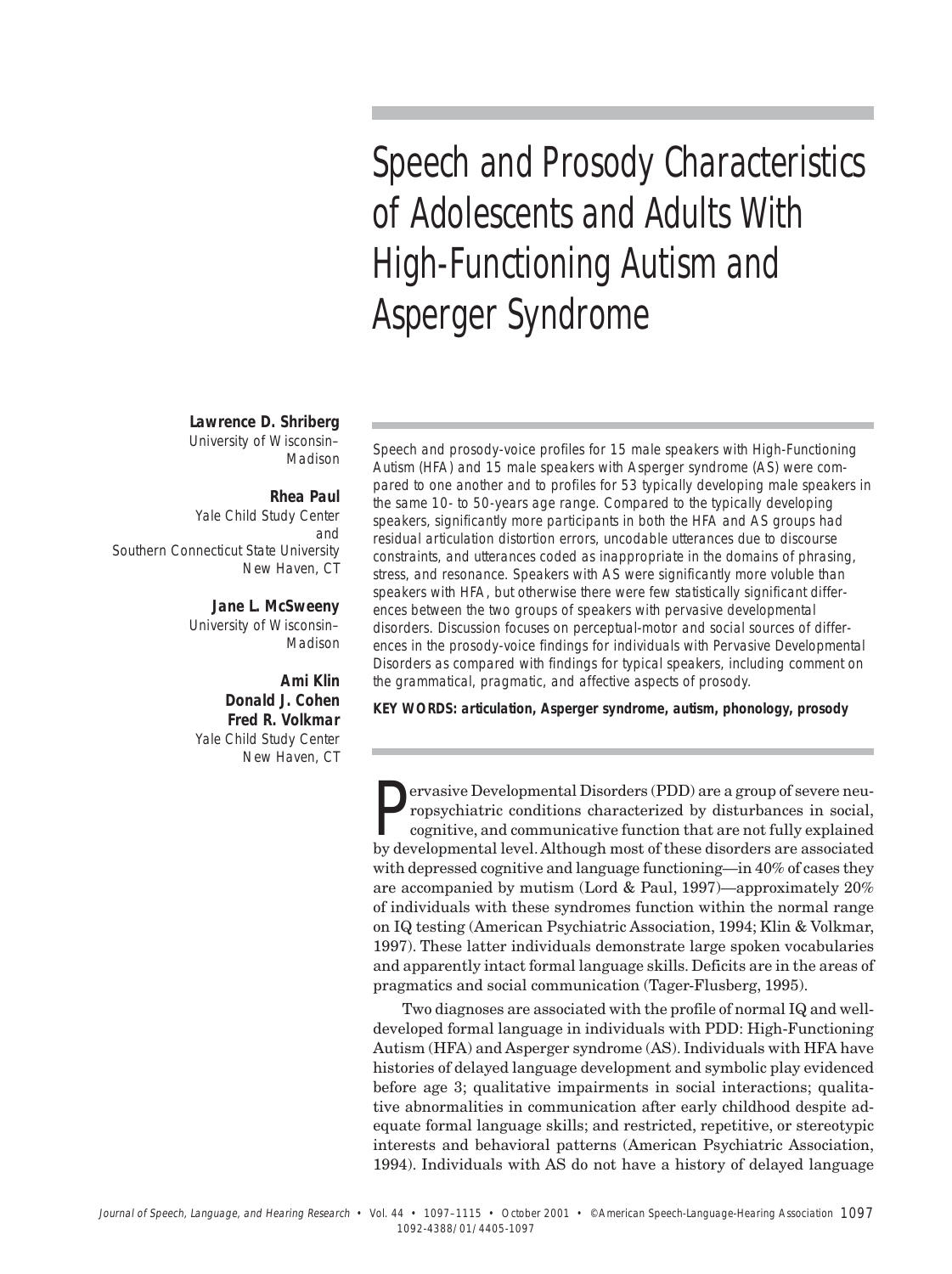development, but do show the qualitative impairments in social interaction, play, and communication usually associated with autism, as well as intense circumscribed interests or obsessions, repetitive and stereotypic behavior patterns, and some motor delay and clumsiness (American Psychiatric Association, 1994; Klin, Volkmar, & Sparrow, 2000).

As indicated by the description above, communicative dysfunction is one of the core symptoms of autistic syndromes in individuals who speak. The disjunction between intact form and impaired function has been the subject of a large literature in the language characteristics of individuals with HFA (see Landa, 2000; Lord & Paul, 1997; Tager-Flusberg, 1995, for reviews). Fewer studies have described the phonological characteristics of individuals with autistic syndromes. This report focuses on the segmental and suprasegmental aspects of the speech of adolescents and adults with HFA and AS.

#### **Speech and Prosody**

*Segmental* aspects of speech sound production concern a speaker's articulatory precision. *Suprasegmental* aspects of speech production, or *prosody,* are concerned with those properties of the speech signal that modulate and enhance its meaning. Prosody functions at several levels to enable speakers to construct discourse through expressive language. Crystal (1986), Kent and Read (1992), Merewether and Alpert (1990), and Panagos and Prelock (1997) provide various accounts of these levels, which can be categorized in three subdomains.

*Grammatical* prosody includes suprasegmental cues that are used to signal syntactic information within sentences (Warren, 1996). Stress can be used grammatically within words to signal, for example, whether a token is being used as a noun (*pre*′sent) or a verb (pre*sent*′ ). Pitch contours signal the ends of utterances and denote whether they are questions (rising pitch) or statements (falling pitch). Grammatical uses of prosody are generally obligatory aspects of the production of the surface structure that are an inherent part of the transformation from deep structure meanings (Gerken, 1996; Gerken & McGregor, 1998).

*Pragmatic* prosody is used to carry social information beyond that conveyed by the syntax of the sentence. It conveys the speaker's intentions, or the hierarchy of information within the utterance, and results in optional changes in the way an utterance is expressed (Van Lancker, Canter, & Terbeek, 1981; Winner, 1988). Stress, as one example, can be used to highlight an element of information within a sentence as the focus of attention. This pragmatic use of stress, usually referred to as *emphatic* or *contrastive* stress, calls the listener's attention to information that is new to the conversation,

unfamiliar, or unexpected within the sentence. Emphatic stress is used to highlight the *comment* or *predicate* of an utterance, the portion that elaborates on the topic established within the discourse (Bates & McWhinney, 1979; Haviland & Clark, 1974).

Finally, *affective* prosody serves more global functions than those subserved by the prior two forms. Affective prosody includes both the modal register of the individual's personal speech style, as well as the changes in register used for varying social functions (e.g., differences among the ways an individual talks to peers, to young children, and to people of higher social status). Affective prosody is also involved in conveying a speaker's general feeling state (Bolinger, 1989; Hargrove, 1997). For example, a parent would produce the utterance "The children aren't home from school yet" with different suprasegmental characteristics, depending on whether she or he was feeling relaxed about having a few minutes remaining for other activities or anxious because the time at which the children should have arrived home was long past.

Research on individuals with unilateral brain damage (Emmorey, 1987; Heilman, Bowers, Speedie, & Coslett, 1984; Luks, Nusbaum, & Levy, 1998) suggests that these three functions of prosody can be differentially affected. Thus, their neurological organization may be, at least to some degree, functionally independent. Should such differences be observed, they could suggest hypotheses about mechanisms underlying speaker competence.

## **Speech and Prosody Characteristics of Individuals With Pervasive Developmental Disorders**

Segmental or articulatory aspects of speech have typically been reported to be commensurate with overall developmental rates in speakers with autism or AS (Bartolucci, Pierce, Streiner, & Eppel, 1976; Pierce & Bartolucci, 1977; Tager-Flusberg, 1981) or somewhat delayed (Bartak, Rutter, & Cox, 1975; Rutter, Maywood, & Howlin, 1992). However, since the first delineation of the autistic syndrome (Kanner, 1943), abnormal suprasegmentals have been frequently identified as a core feature of the syndrome for individuals with autism who speak (Baltaxe & Simmons, 1985, 1992; Fay & Schuler, 1980; Ornitz & Ritvo, 1976; Paul, 1987; Pronovost, Wakstein, & Wakstein, 1966; Rutter & Lockyer, 1967; Tager-Flusberg, 1981). Differences noted in early, observational reports included monotonic or machine-like intonation, deficits in the use of pitch and control of volume, deficiencies in vocal quality, and use of aberrant stress patterns. When these differences are present they tend to be persistent and to show little change over time,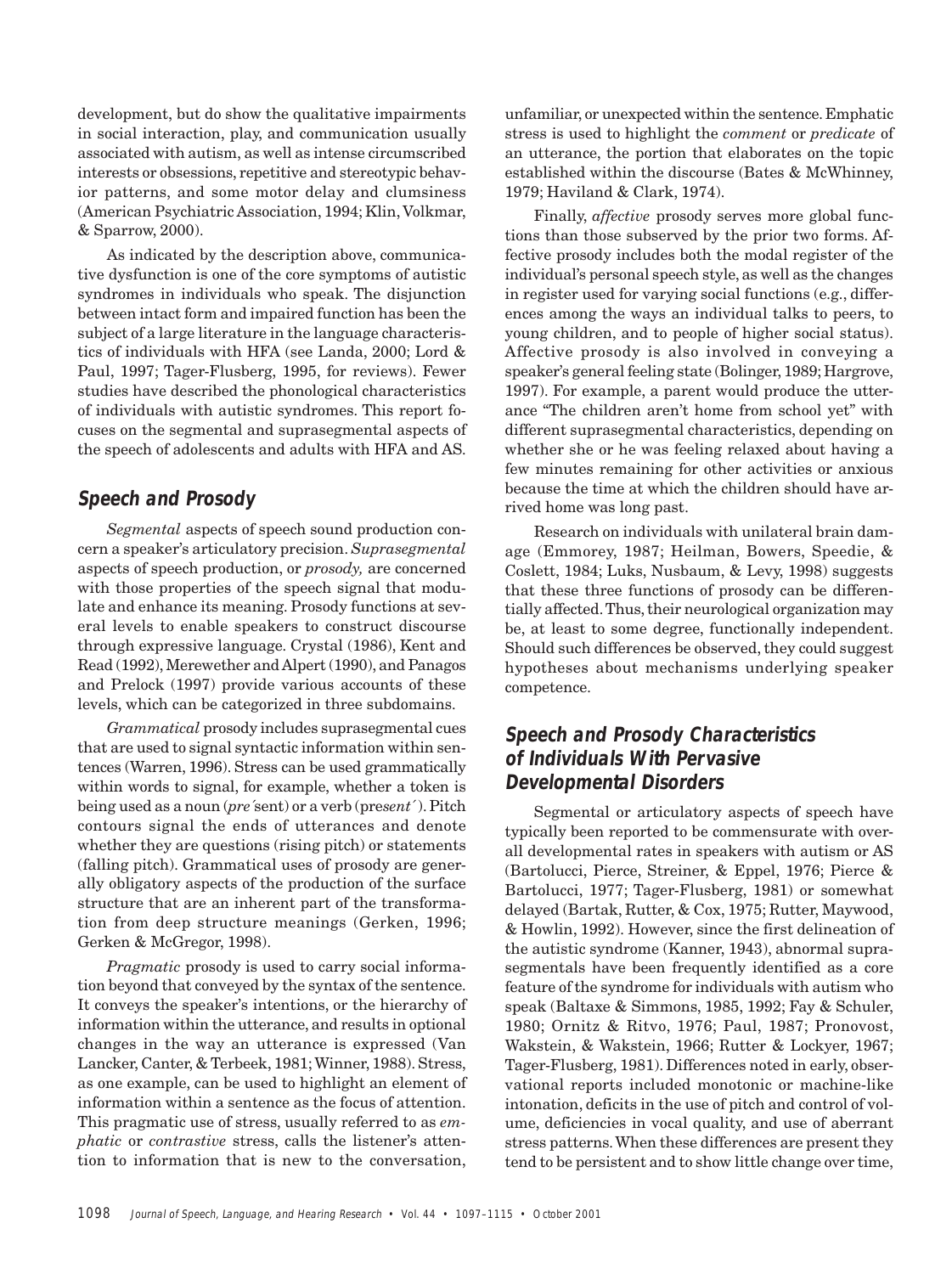even when other aspects of language improve (DeMyer et al., 1973; Kanner, 1971; Rutter & Lockyer, 1967; Simmons & Baltaxe, 1975). Prosodic deficits have not been universally reported, however. Simmons and Baltaxe (1975), for example, found that only four out of the seven adolescents with autism they studied had notable suprasegmental differences in their speech. When such behaviors are present the prosody characteristics of a person with autism constitute one of the most significant obstacles to his or her social integration and vocational acceptance. Mesibov (1992) and VanBourgondien and Woods (1992) reported that it is the vocal presentation of individuals with autism that most immediately creates an impression of oddness.

It can be hypothesized that the prosodic deficits so frequently attributed to people with autistic syndromes reside primarily in the pragmatic and affective aspects of prosody, with grammatical aspects relatively spared. This hypothesis stems from two sources. A primary consideration, as cited above, is the documented grammatical and morphological strengths in individuals with HFA and AS, compared to their reduced abilities in the meaningful use of language for social communication (Landa, 2000; Tager-Flusberg, 1981, 1995). A second consideration is that the relatively large body of research on prosody in autism can be interpreted to suggest that a majority of the identified deficits reside in pragmatic or affective functions. Ricks (1975) and Lord, Rutter, and DeLavore (1996) demonstrated that parents have more difficulty identifying the emotional content of prespeech vocalization in their children with autism than do parents of children with mental retardation or normal language. Several studies (Boucher, Lewis, & Collis, 1998; Hobson, Ouston, & Lee, 1988, 1989; Van Lancker, Cornelius, & Krieman, 1989) have shown that children with autism have difficulty matching vocally expressed affect to facial expressions or to emotion words (e.g., *happy, sad, scared*).

Table 1 is a summary of prosodic studies of individuals with HFA or AS for which it was possible to interpret grammatical versus pragmatic or affective distinctions in prosody domains. Of the nine studies in which grammatical prosodic data could be identified, only three yielded differences between the speakers with autistic syndromes and typically speaking control groups. In the 10 studies in which pragmatic or affective prosody data appear to have been involved, all the findings indicated atypical performance in participants with autistic syndromes.

Inspection of the several domains of suprasegmental performance in the studies in Table 1 suggests that findings for *pauses* differ when divided into their occurrence in grammatical versus pragmatic/affective context. In two studies, grammatical pausing was reportedly

appropriate in children with HFA or AS, whereas pragmatic pausing was reportedly atypical. Findings for *stress* and *pitch* appear to be inconsistent, with some studies reporting deficits in grammatical as well as pragmatic contexts, and others reporting normal grammatical production. The few studies that have looked at *rate*, *loudness*, and *quality* report differences in what appear to be the modal registers of the subjects with HFA or AS.

From a methodological perspective, there are many constraints underlying the findings summarized in Table 1. The number of participants included in each study has been small; most studies in Table 1 included 3 to 12 subjects. Methods used to quantify prosodic and vocal behavior have differed considerably from one another, with no study to date reporting findings obtained by means of a standardized procedure. Studies fail to provide explicit procedural information on the signals assessed for different prosodic functions. For example, several studies (Baltaxe, Simmons, & Zee, 1984; Fine, Bartolucci, Ginsberg, & Szatmari, 1991) purport to assess the global construct of *intonation* patterns, which subsumes a broad array of both signal features and prosodic functions. Other studies may focus on one prosodic construct, such as linguistic stress, but fail to discriminate among the functions (e.g., grammatical, pragmatic) it subserves (e.g., Baltaxe, 1981; Paccia & Curcio, 1982). Also, most studies have reported averaged performance across subjects, which fails to estimate the prevalence of significant prosodic disturbances in this population compared to appropriate control groups. Thus, there presently is no consensus on the characterization of specific parameters of suprasegmental behaviors or on their role as core areas of disorder in pervasive developmental disabilities.

#### **Rationale and Study Goals**

The primary aim of the present study is to report speech and prosody-voice profiles for 30 males with HFA or AS using standardized assessment instruments and to compare findings to those documented for typical speakers of comparable ages. The instrument selected for prosody-voice assessment, The Prosody-Voice Screening Profile (PVSP; Shriberg, Kwiatkowski, & Rasmussen, 1990), has a long history of use with a variety of communication disorders (e.g., McSweeny & Shriberg, in press; Odell & Shriberg, 2001; Shriberg, Aram, & Kwiatkowski, 1997; Shriberg & Widder, 1990), provides reference data for conversational speech samples from typical speakers (Shriberg, Kwiatkowski, Rasmussen, Lof, & Miller, 1992), and has well-described psychometric characteristics (cf. McSweeny & Shriberg, in press; Shriberg, Kwiatkowski, & Rasmussen, 1990). For the primary aim of this study, it is appropriate to use the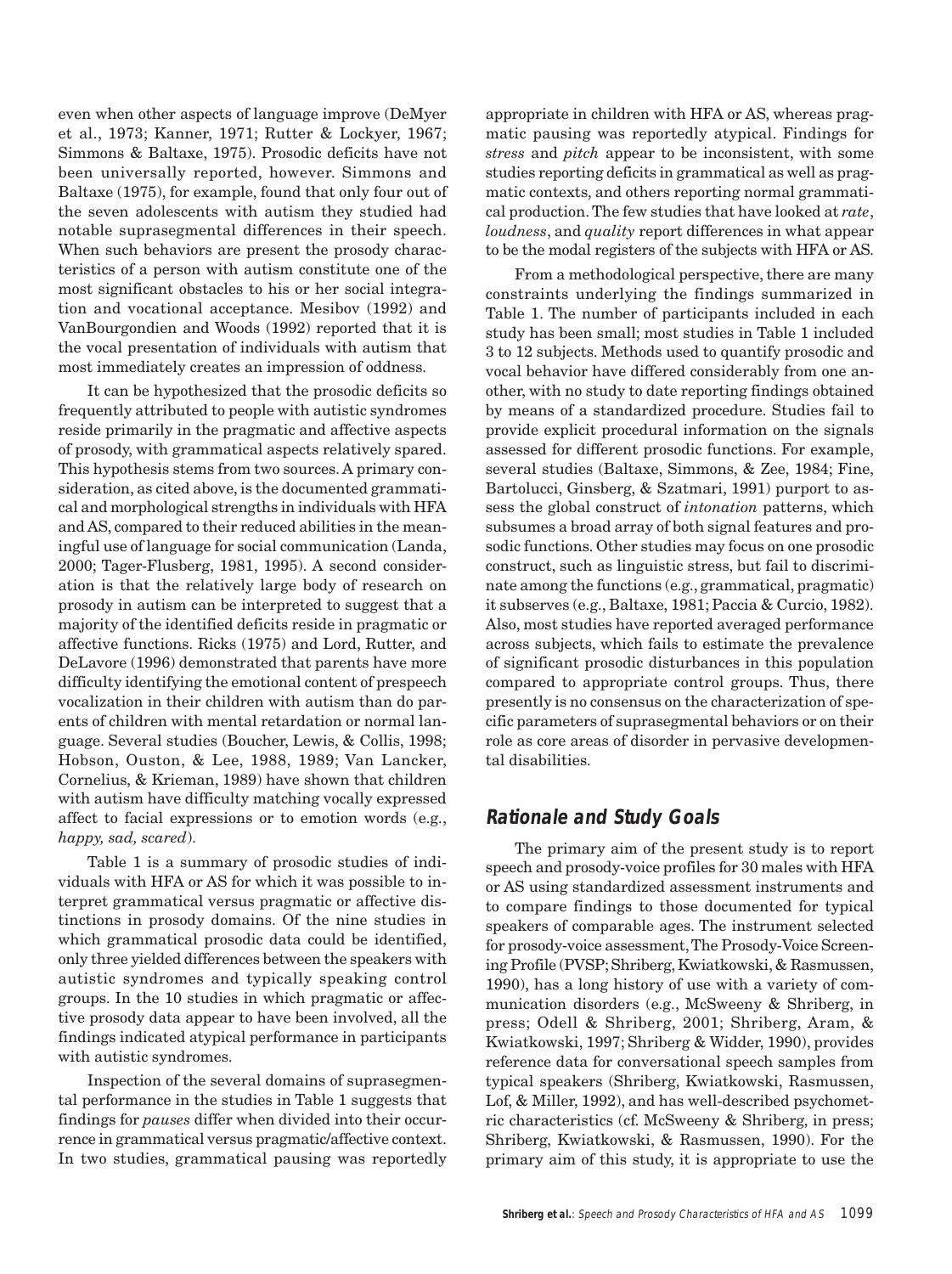| Domain              | Study                                           | <b>Grammatical function</b>                                                                                                                                                                 | Pragmatic/affective function                                                                                                                                                                      |
|---------------------|-------------------------------------------------|---------------------------------------------------------------------------------------------------------------------------------------------------------------------------------------------|---------------------------------------------------------------------------------------------------------------------------------------------------------------------------------------------------|
| Prosody<br>Phrasing | Fine, Bartolucci, Ginsberg,<br>& Szatmari, 1991 | HFA and AS similar to typical controls in<br>placement of pauses at grammatical boundaries<br>in speech.                                                                                    |                                                                                                                                                                                                   |
|                     | Thurber & Tager-Flusberg,<br>1993               | HFA and typical controls have similar use of<br>grammatical pausing.                                                                                                                        | HFA have less frequent use of nongrammatical pauses,<br>thought to reflect cognitive processing and lexical<br>decision.                                                                          |
| Rate                | Baltaxe, 1981                                   |                                                                                                                                                                                             | Compared to typical speakers, HFA have longer<br>duration and more variability in production of<br>sentences; single word durations were more similar<br>to the same word durations in sentences. |
| <b>Stress</b>       | Baltaxe, 1984                                   |                                                                                                                                                                                             | HFA had more misassignments of contrastive<br>stress than controls, although the total<br>number of misassignments was small.                                                                     |
|                     | Baltaxe & Guthrie, 1987                         | HFA had significantly more errors (no<br>correct responses) in grammatical placement<br>of stress, but high levels of errors were also<br>observed in the normal group.                     |                                                                                                                                                                                                   |
|                     | Baltaxe & Simmons, 1985                         | HFA misassigned stress to function words<br>instead of content words; stress was assigned<br>to more than one sentence element.                                                             |                                                                                                                                                                                                   |
|                     | Fay, 1969                                       | HFA recalled stressed words better than unstressed,<br>particularly when stress was on content words.                                                                                       |                                                                                                                                                                                                   |
|                     | Fine et al., 1991                               | HFA and AS were similar to typical controls on<br>unmarked (grammatical) stress placement.                                                                                                  | HFA used contrastive (pragmatic) stress on content<br>words less often than AS or typical controls; AS were<br>similar to controls in stress placement.                                           |
|                     | McCaleb & Prizant, 1985                         |                                                                                                                                                                                             | HFA stressed old and new information in sentences<br>with equal frequency.                                                                                                                        |
| Voice               |                                                 |                                                                                                                                                                                             |                                                                                                                                                                                                   |
| Loudness            | Pronovost, Wakstein, &<br>Wakstein, 1966        |                                                                                                                                                                                             | HFA speakers had wide variations in intensity.                                                                                                                                                    |
| Pitch               | Baltaxe, Simmons, &<br>Zee, 1984                | Some but not all speakers with HFA had a lack of<br>terminal pitch contour.                                                                                                                 | Some speakers with HFA had exaggerated or<br>narrow pitch ranges; some showed lack of<br>covariation between frequency and intensity in<br>intonation.                                            |
|                     | Fay & Schuler, 1980                             |                                                                                                                                                                                             | Some HFA speakers used "sing-song"<br>intonation.                                                                                                                                                 |
|                     | Fine et al., 1991                               | HFA and AS used tone boundaries<br>adequately to locate ends of utterances.                                                                                                                 |                                                                                                                                                                                                   |
|                     | Paccia & Curcio, 1982                           | HFA tended to use falling pitch contours in their<br>echoed responses to questions, with rising<br>intonation particularly when they understood the<br>questions and meant to answer "yes." |                                                                                                                                                                                                   |
|                     | Pronovost et al., 1966                          |                                                                                                                                                                                             | HFA speakers had wide variations in pitch; their<br>echoed speech did not mimic the intonation<br>contour of the stimulus utterance and was<br>monotonic.                                         |
| Quality             | Pronovost et al., 1966                          |                                                                                                                                                                                             | HFA speakers had extensive variation from<br>normal voice quality including hoarseness,<br>harshness, and hypernasality.                                                                          |

#### **Table 1.** Prosody-voice findings for individuals with HFA and AS.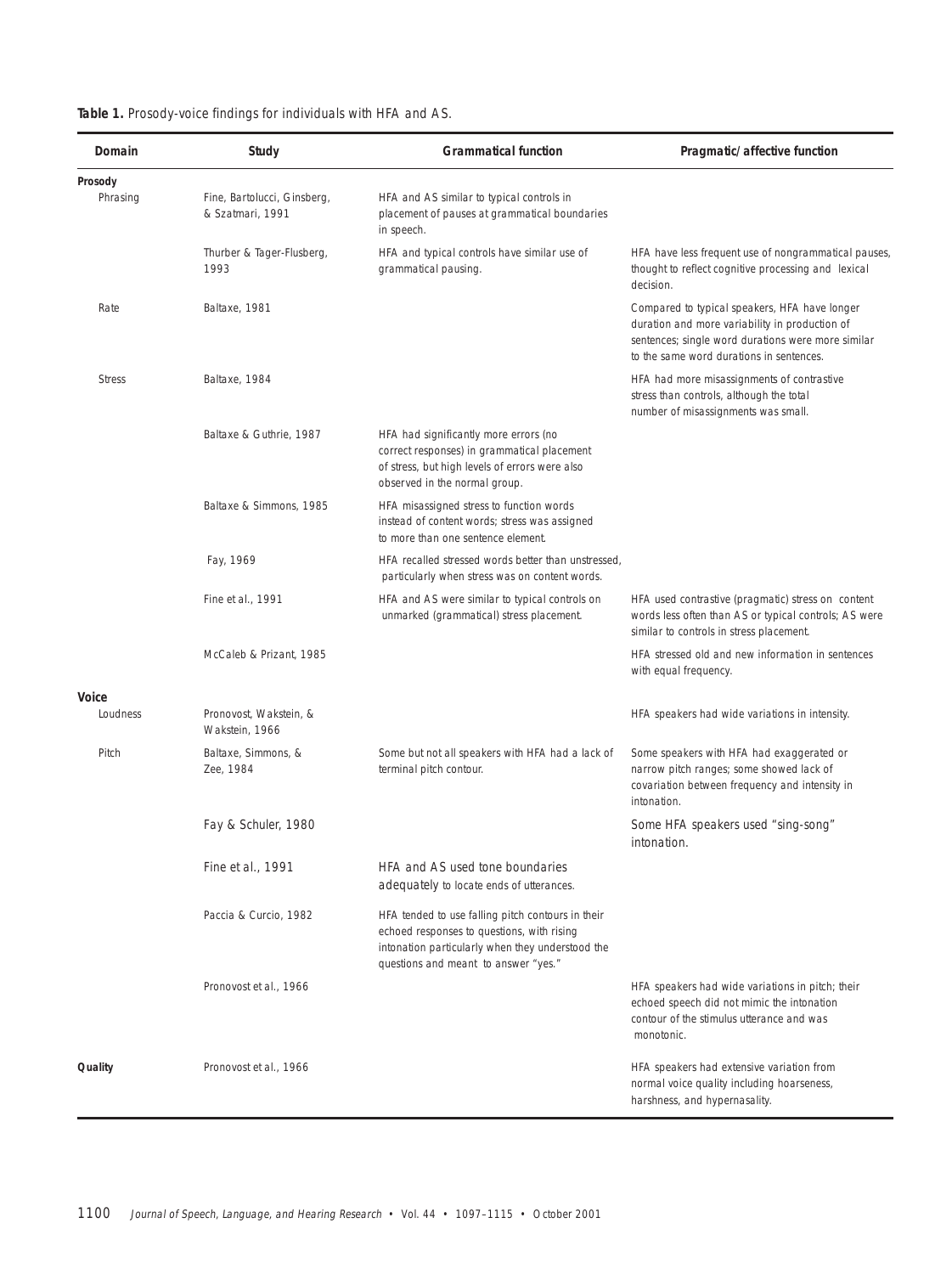same PVSP analytic conventions that have been used with all other clinical groups—essentially, detailed description of findings across each of the seven prosodyvoice domains.

The secondary aim of the present research is to consider the communicative profiles of the two groups of speakers with PDD relative to the three functions of prosody described previously: grammatical, pragmatic, and affective. Because the PVSP was designed as a descriptive tool for use in a variety of clinical-research contexts, the seven prosody-voice features cannot be directly mapped onto the three functions of prosody reviewed previously. Therefore, the discussion of findings will interleave perspectives on the functions of prosody within the more general consideration of speech and prosodyvoice characteristics of speakers with high-functioning autism or Asperger syndrome.

## **Method Participants HFA and AS**

A data set of 30 male participants with HFA and AS was obtained from cases seen in the Developmental Disabilities Section of the Yale Child Study Center. These individuals had completed an extensive protocol as part of two projects on the neurobiology of autism. The protocol included data from standardized assessments of cognitive, language, and social-adaptive functioning and from a videocassette recording of a conversational speech sample obtained during a semistructured diagnostic interview. Diagnostic characterization included the Autism Diagnostic Interview–Revised (ADI-R; Lord, Rutter, & LeCouteur, 1994) and the Autism Diagnostic Observation Schedule–Generic (ADOS-G; Lord et al., 1996). Diagnostic assignment followed DSM-IV criteria for autism and AS (American Psychiatric Association, 1994). In accordance with these criteria, none of the individuals assigned the diagnosis of AS had speech and language delays or marked deviance in the first 3 years of life (Klin & Volkmar, 1997; Volkmar et al., 1994). Clinical diagnoses were confirmed independently by two experienced clinicians (AK and FV) with demonstrated interrater reliability (Klin, Lang, Cicchetti, & Volkmar, 2000).

Table 2 includes age and assessment information for the 30 participants. Speakers ranged in age from 10 to 49 years; 18 (60%) were 10 to 20 years old, and the remaining 12 (40%) were 20 to 49 years old. The mean ages of speakers in the HFA and AS groups, respectively, were 21.6 and 20.7 years. Statistical tests (*t* tests) for differences between the ages of speakers in each group, as well as for differences on all other variables in Table 2, were nonsignificant, with the exception of two subscales of the Autism Diagnostic Observation Schedule (Lord et al., 1996).

#### **Comparison Group**

Two audiocassette archives were used to assemble a comparison set of conversational speech data from speakers with typical speech development. Inclusionary criteria for participants in the Comparison Group (CG) were (a) age within the range of the 30 individuals with HFA or AS; (b) speech status classified as Normal Speech Acquisition (NSA) on the Speech Disorders Classification System (Shriberg, Austin, Lewis, McSweeny, & Wilson, 1997b); and (c) normal cognitive, sensory-motor, and psychosocial function, as determined by protocols used in the databases. One of the two reference databases included speech samples from typically speaking individuals who made up a control group for a study of speech disorders in adolescents (Flipsen, Shriberg, Weismer, Karlsson, & McSweeny, 1999). The other database included speech samples from typically speaking relatives of probands assessed in a genetics study (Lewis & Shriberg, 1994). The comparison sample included conversational speech samples from 23 (43%) typically speaking 10- to 20-year-old male speakers and 30 (57%) typically speaking 20- to 30-year-old male speakers. The mean age of the 53 speakers was  $26.4$  years  $(SD = 12.7)$ years), and their average number of words per utterance was  $9.2$  (*SD* = 3.1). Statistical tests (*t* test) of the ages and number of words processed for CG speakers compared to HFA and AS speakers were nonsignificant.

## **Phonetic Transcription and Prosody-Voice Coding Videotaped Samples**

Pilot studies indicated that the technical quality and the linguistic content of the videotaped standardized clinical ADOS interview (Lord et al., 1996) met criteria for narrow phonetic transcription and prosody-voice coding (Shriberg, 1986). Although the duration of the interviews was comparable for speakers with HFA and AS (approximately 30 minutes), there were between-group differences in the length of the samples needed to meet criteria for processing the speech and prosody-voice analyses (see later discussion of volubility). HFA speakers required an average of 6.3 minutes  $(SD = 4.5)$  to produce an average of 48.9 utterances (*SD* = 27.3) for the speech and prosody-voice analyses, whereas the AS speakers required an average of only 3.2 minutes (*SD* = 1.8) to produce an average of 35.0 utterances (*SD* = 18.8). This difference between the length of the speech sample used in the speech and prosody-voice analyses was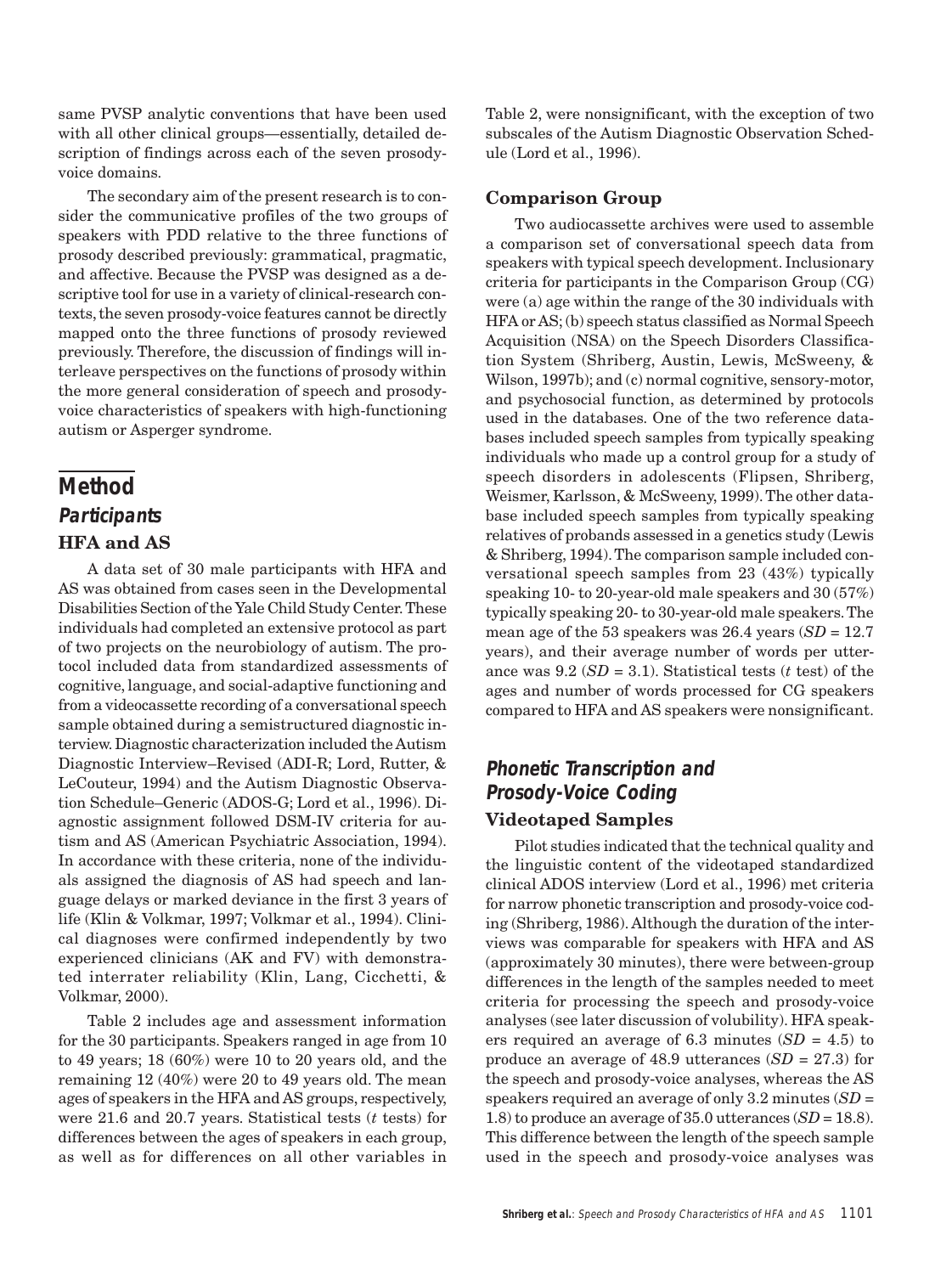|                                                          |    |      | High-Functioning Autism (HFA) |              | Asperger Syndrome (AS) |           |       |
|----------------------------------------------------------|----|------|-------------------------------|--------------|------------------------|-----------|-------|
| Variable                                                 | n  | M    | <b>SD</b>                     | $\mathsf{n}$ | М                      | <b>SD</b> | p     |
| Age (years)                                              | 15 | 21.6 | 10.8                          | 15           | 20.7                   | 10.9      | 0.810 |
| Average Words Per Utterance                              | 15 | 7.6  | 4.5                           | 15           | 9.2                    | 4.3       | 0.340 |
| <b>Intelligence</b> <sup>a</sup>                         |    |      |                               |              |                        |           |       |
| Verbal                                                   | 15 | 96.4 | 25.8                          | 15           | 106.3                  | 27.7      | 0.320 |
| Performance                                              | 15 | 91.2 | 20.9                          | 15           | 86.9                   | 27.0      | 0.630 |
| Vineland Adaptive Behavior<br>Scales (VABS) <sup>b</sup> |    |      |                               |              |                        |           |       |
| CommSS <sup>c</sup>                                      | 15 | 65.7 | 19.4                          | 15           | 78.1                   | 24.3      | 0.140 |
| <b>DLSSSd</b>                                            | 15 | 63.1 | 24.4                          | 15           | 61.8                   | 22.7      | 0.880 |
| SocSS <sup>e</sup>                                       | 15 | 49.5 | 7.0                           | 15           | 51.2                   | 20.1      | 0.770 |
| MotorSSf                                                 | 15 | 91.1 | 21.2                          | 13           | 84.1                   | 25.1      | 0.430 |
| CompSS <sup>9</sup>                                      | 15 | 55.3 | 14.1                          | 15           | 58.9                   | 18.6      | 0.550 |
| Test of Language Competence                              |    |      |                               |              |                        |           |       |
| $(TLC)^h$                                                |    |      |                               |              |                        |           |       |
| <b>Ambiguous Sentences</b>                               | 14 | 7.5  | 4.6                           | 14           | 9.1                    | 3.6       | 0.300 |
| <b>Inferences</b>                                        | 14 | 7.7  | 3.4                           | 14           | 7.8                    | 3.9       | 0.960 |
| Expression                                               | 14 | 8.2  | 4.0                           | 14           | 8.3                    | 4.0       | 0.960 |
| Figurative Language                                      | 13 | 7.2  | 3.8                           | 14           | 8.3                    | 4.0       | 0.460 |
| <b>Expressive Composite</b>                              | 14 | 87.1 | 24.4                          | 14           | 92.7                   | 20.2      | 0.520 |
| Interpretive Composite                                   | 13 | 84.9 | 19.6                          | 14           | 89.1                   | 21.0      | 0.600 |
| Overall Composite                                        | 14 | 88.4 | 22.1                          | 14           | 90.7                   | 20.9      | 0.780 |
| Autism Diagnostic Observation<br><b>Scale</b>            |    |      |                               |              |                        |           |       |
| Communication                                            | 15 | 5.4  | 1.5                           | 15           | 3.7                    | 1.3       | 0.003 |
| Socialization                                            | 15 | 12.0 | 1.9                           | 15           | 9.9                    | 1.7       | 0.004 |

 **Table 2.** Description of participants.

a Wechsler Intelligence Scale for Children, 3rd ed. (WISC; Wechsler, 1992) or Wechsler Intelligence Scale for Adults, 3rd ed. (WAIS; Wechsler, 1997), depending on subject's age.

b Sparrow, Balla, & Cicchetti, 1984.

c Communication Scale Standard Score. dDaily Living Scale Standard Score.

e Socialization Scale Standard Score.

f Motor Scale Standard Score. <sup>g</sup>Adaptive Behavior Composite Standard Score.

h Wiig & Secord, 1989.

i Lord et al., 1996.

statistically significant  $[t(18) = 2.48, p = .023]$ , but the difference in the total number of utterances used for the analyses was not  $[t(24) = 1.63, p < 0.120]$ . Phonetic transcription and prosody-voice coding of the 30 speech samples were completed by an experienced research transcriber using a Panasonic AG520B videocassette playback system and well-developed protocols referenced to adolescent and adult speakers (Shriberg, 1993; Shriberg, Austin, Lewis, McSweeny, & Wilson, 1997a). The transcriber (third author) had participated in extensive interjudge agreement studies for both narrow phonetic transcription and prosody-voice coding (McSweeny & Shriberg, 1995).

#### **Reliability**

To estimate the intrajudge agreement of the phonetic transcriptions and prosody-voice codes, six conversational samples (20% of the recordings, 1,403 words) were randomly selected for retranscription and prosodyvoice coding. Ages of the 6 speakers, 4 with HFA and 2 with AS, ranged from 11 to 42 years. Intrajudge transcription reliability was calculated using software that provides point-to-point percentages of agreement for broad (i.e., disregarding diacritics used in either transcription) and narrow (i.e., including diacritics in either transcription) transcription of consonants and vowels/ diphthongs (Shriberg & Olson, 1988). The transcriber's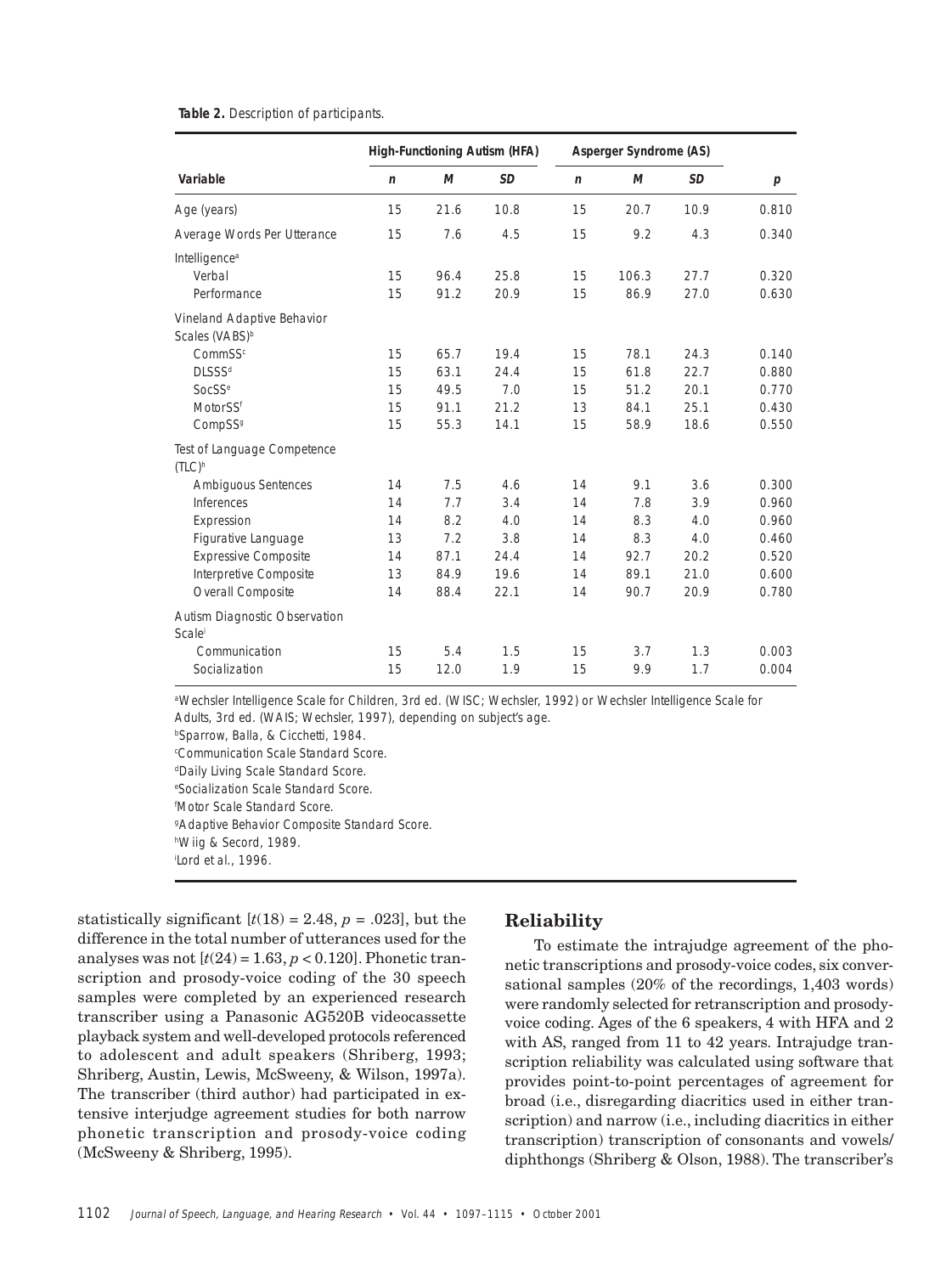average intrajudge agreement for consonants was 98.7% for broad phonetic transcription and 94.7% for narrow phonetic transcription. For vowels, average intrajudge agreement was 93.2% for broad phonetic transcription and 89.9% for narrow phonetic transcription. Narrow transcription agreement for /s/ and /z/ distortions was 88.5% and 82.9%, respectively; narrow agreement for /r/ was 100% (there were no /r/ distortions transcribed in the reliability samples).

Intrajudge agreement for prosody-voice coding was obtained using a utility program in the PEPPER software suite (Programs to Examine Phonetic and Phonological Evaluation Records; Shriberg, Allen, McSweeny, & Wilson, 2000). Agreement for the 109 utterances meeting one or more exclusion codes (to be described) was 94.5%. Intrajudge agreement at the summative level of prosody-voice coding was 94.2% based on appropriate versus inappropriate prosody-voice codes for each of the six domains and 93.4% based on exact agreement for both appropriate and all inappropriate codes. Intrajudge coding agreement for the three prosody-voice domains of specific interest in this study—Phrasing, Stress, and Resonance—was as follows for four levels of agreement (from item level to summative level): Phrasing: 81.8%– 98.5%, Stress: 46.7%–85.9%, and Resonance: 82.6%–97.8%.

To estimate the interjudge agreement of the phonetic transcriptions and prosody-voice codes, a second research assistant transcribed eight randomly selected conversational samples (27% of the recordings, 1,668 words). Ages of the 8 speakers, 4 with HFA and 4 with AS, ranged from 13.7 to 37 years, with a mean age of 20.2 years. Transcription agreement was calculated using the same software as described for the intrajudge agreement estimate. The original transcriber's and second research assistant's average interjudge agreement for consonants was 98.6% for broad phonetic transcription and 92.0% for narrow phonetic transcription. For vowels, average interjudge agreement for the eight samples was 88.9% for broad phonetic transcription and 82.5% for narrow phonetic transcription. Narrow interjudge transcription agreement for /s/ and /z/ distortions was 79.8% and 77.6%, respectively; narrow agreement for /r/ was 97.3%.

Interjudge agreement for prosody-voice coding was also obtained with the software used to estimate intrajudge agreement. Interjudge agreement for the 138 utterances meeting one or more exclusion codes (to be described) was 86.2%. Interjudge agreement at the summative level of prosody-voice coding was 89.6% based on appropriate versus inappropriate prosody-voice codes for each of the six domains and 85.6% based on exact agreement for both appropriate and all inappropriate codes. Interjudge coding agreement for the three prosody-voice domains of specific interest in this studyPhrasing, Stress, and Resonance—was as follows for the four levels of agreement (from item level to summative level): Phrasing: 73.6%–95.8%, Stress: 14.3%–86.8%, and Resonance: 43.4%–83.3%. Thus, as in other studies using this screening instrument (McSweeny & Shriberg, 1995, in press), certain prosody-voice codes have marginal or inadequate interjudge reliability at the most detailed levels of comparison (generally involving relatively few occurrences of each code). Whereas findings at the summative level appear to have adequate reliability, individual code-level reliability findings in some domains must be interpreted with caution.

## **Results Speech Findings Volubility**

Volubility for each HFA and AS speaker was computed by dividing the elapsed time of the conversational speech sample used for the present study by the number of words transcribed. Thus, examiner utterances, which were standardized by the ADOS protocol, could be included in the total sample length. Words-per-minute data could not be calculated for CG speakers because many different examiners obtained these samples, and their length of response to widely varying topics was unconstrained by a standardized protocol. Speakers with AS were significantly more voluble than HFA speakers. AS speakers averaged 96.6 words per minute (*SD* = 32.1) compared with 64.6 words per minute  $(SD = 37.8)$  for HFA speakers  $[t(27) = 2.5, p = .019]$ .

#### **Severity of Involvement**

The PEPPER software suite was used to calculate and describe the frequencies and types of consonant and vowel/diphthong errors in conversational speech. The frequency (i.e., severity of involvement) comparisons between HFA and AS speakers included analyses of six summative metrics using Wilcoxon-Mann-Whitney nonparametric statistics to test for significant betweengroup differences in percentage scores. The six severityof-involvement metrics (cf. Shriberg et al., 1997a) included calculation of the following percentage data: (a) any type of consonant error (Percentage of Consonants Correct), (b) any type of vowel/diphthong error (Percentage of Vowels/Diphthongs Correct), (c) any combination of consonant and vowel/diphthong errors (Percentage of Phonemes Correct), (d) only consonant deletion and/or substitution errors (Percentage of Consonants Correct–Revised), (e) only vowel or diphthong deletion or substitution errors (Percentage of Vowels/ Diphthongs Correct–Revised), and (f) the percentage of words in the sample that were intelligible to the transcriber (Intelligibility Index).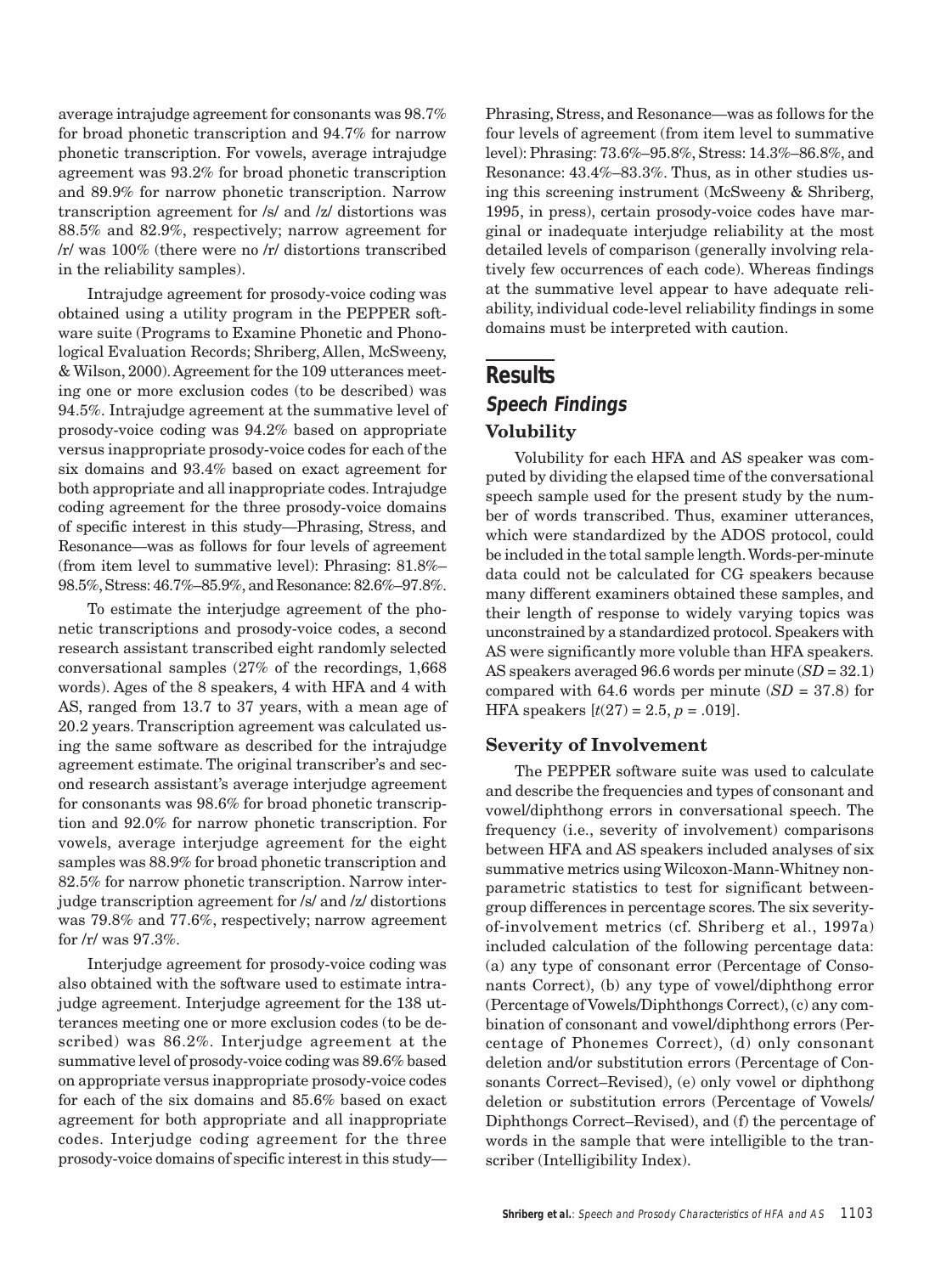There were no statistically significant betweengroup differences on any of the six speech severity metrics. Percentage-correct scores on all individual and combined measures of consonant and vowel/diphthong production in conversation, as well as the percentage of intelligible words, averaged from 93% to over 99% for both the adolescent and adult speakers in the HFA and AS groups. Individual scores for speakers within each group ranged from 79.9% to 100% on the Percentage of Consonants Correct (PCC) metric (which scores clinical distortions as incorrect) and from 79.8% to 100% on the Intelligibility Index. Although not significantly lower than scores for the CG group, the range of speech competence in the HFA and AS speakers included some speakers with notably lower scores than obtained for the typical speakers in the comparison group (PCC:  $M =$ 98%, range =  $88.9\%$ -100%; Intelligibility Index:  $M =$  $99.5\%$ , range =  $96.0\%$ -100%).

#### **Residual Articulation Errors**

PCC scores as low as approximately 80% for both the HFA and AS speakers in the presence of markedly higher PCC-R scores (see above) indicated that some of these adolescent and adult speakers were making residual speech-sound distortion errors. Table 3 is a summary of the residual articulation error findings for the 15 speakers in each group. To be classified as having residual distortion errors on the Speech Disorders Classification System (SDCS), speakers older than 9 years (i.e., all the speakers in the present study) had to have a minimum of two of the same type of residual distortion error (e.g., dentalized sibilants, derhotacized rhotic consonants and/or vowels) on each of at least two different word types (Shriberg et al., 1997b). Because of the sampling criteria used to construct the comparison group—Normal Speech Acquisition as classified by the SDCS software—it was not appropriate for comparison

purposes to estimate the percentage and types of distortion errors in the comparison speakers.

As shown in Table 3, HFA and AS speakers who met a type-token criterion of four to six distortion errors were tallied under the column titled Marginal Frequency of Residual Distortion Errors. Speakers who met a more stringent criterion of more than six sounds transcribed with the same distortion diacritic were tallied under the column titled Nonmarginal Frequency of Residual Distortion Errors. For participants who had more than one error type meeting these criteria, both distortion error types were used in the percentage calculations. Thus, the comparisons in Table 3 assess whether there were between-group differences in both the number of participants with residual distortion errors and in the types of distortions. One class of common clinical distortions (cf. Shriberg, 1993, Appendix) was dentalized or lateralized productions of one or more of the sibilant consonants  $\frac{1}{s}$ ,  $\frac{1}{s}$ ,  $\frac{1}{s}$ ,  $\frac{1}{s}$ ,  $\frac{1}{s}$ ,  $\frac{1}{u}$ ,  $\frac{1}{u}$ ,  $\frac{1}{u}$ ,  $\frac{1}{u}$ ,  $\frac{1}{u}$ ,  $\frac{1}{u}$ ,  $\frac{1}{u}$ ,  $\frac{1}{u}$ ,  $\frac{1}{u}$ ,  $\frac{1}{u}$ ,  $\frac{1}{u}$ ,  $\frac{1}{u}$ ,  $\frac{1}{u}$ ,  $\frac{1}{u}$ ,  $\frac{1}{$ clinical distortions was errors on one or more of the two liquid consonants and the rhotic vowels, including derhoticized productions of  $/r/$ ,  $/s/$ , or  $/s/$ , or labialized productions of /l/.

As shown in the left set of entries in Table 3, 33.3% of the 30 speakers with HFA and AS met criteria for having one or more types of residual distortion errors. As adjusted for the two speakers whose distortion errors met criteria for both the sibilant and the liquid error classes, 5 of the 15 speakers (33.3%) in each group met SDCS criteria for having residual distortion errors. Approximately half of these speakers with distortion errors met the less stringent, marginal criteria; and half met the more stringent, nonmarginal criteria for residual distortion errors.

As shown in the right set of entries in Table 3, the types of residual distortion errors made by speakers in each of the two groups were approximately equally

| Frequency of residual distortion errors |              |   |          |                |             |                 |       |   |                   |   | Type of residual distortion errors |   |                  |         |            |  |
|-----------------------------------------|--------------|---|----------|----------------|-------------|-----------------|-------|---|-------------------|---|------------------------------------|---|------------------|---------|------------|--|
|                                         |              |   |          |                |             |                 |       |   | <b>Sibilants</b>  |   |                                    |   |                  | Liquids |            |  |
|                                         |              |   | Marginal |                | Nonmarginal |                 | Total |   | <b>Dentalized</b> |   | Lateralized                        |   | Derhotacized     |         | Labialized |  |
|                                         | $\mathsf{n}$ | n | %        | $\mathsf{n}$   | %           | $\mathsf{n}$    | %     | n | %                 | n | %                                  | n | $%$ <sub>b</sub> | n       | %          |  |
| <b>HFA</b>                              | 15           |   | 13.3     | 4              | 26.7        | 5 <sup>a</sup>  | 33.3  | 3 | 42.9              |   | 14.3                               |   | 28.6             |         | 14.3       |  |
| AS                                      | 15           | 3 | 20.0     | $\overline{2}$ | 13.3        | 5               | 33.3  | 2 | 40.0              |   | 20.0                               |   | 20.0             |         | 20.0       |  |
| Total                                   | 30           | 5 | 16.7     | 6 <sup>a</sup> | 20.0        | 10 <sup>a</sup> | 33.3  | 5 | 41.7              |   | 16.7                               | 3 | 25.0             | 2       | 16.7       |  |

 **Table 3.** Percentage of participants with residual distortion errors and summary of error types.

a One HFA speaker met criteria for both nonmarginal lateralized sibilants and marginal derhotacized liquids. One HFA speaker met criteria for both nonmarginal dentalized sibilants and marginal derhotacized liquids. b Percentages total 100% for each row.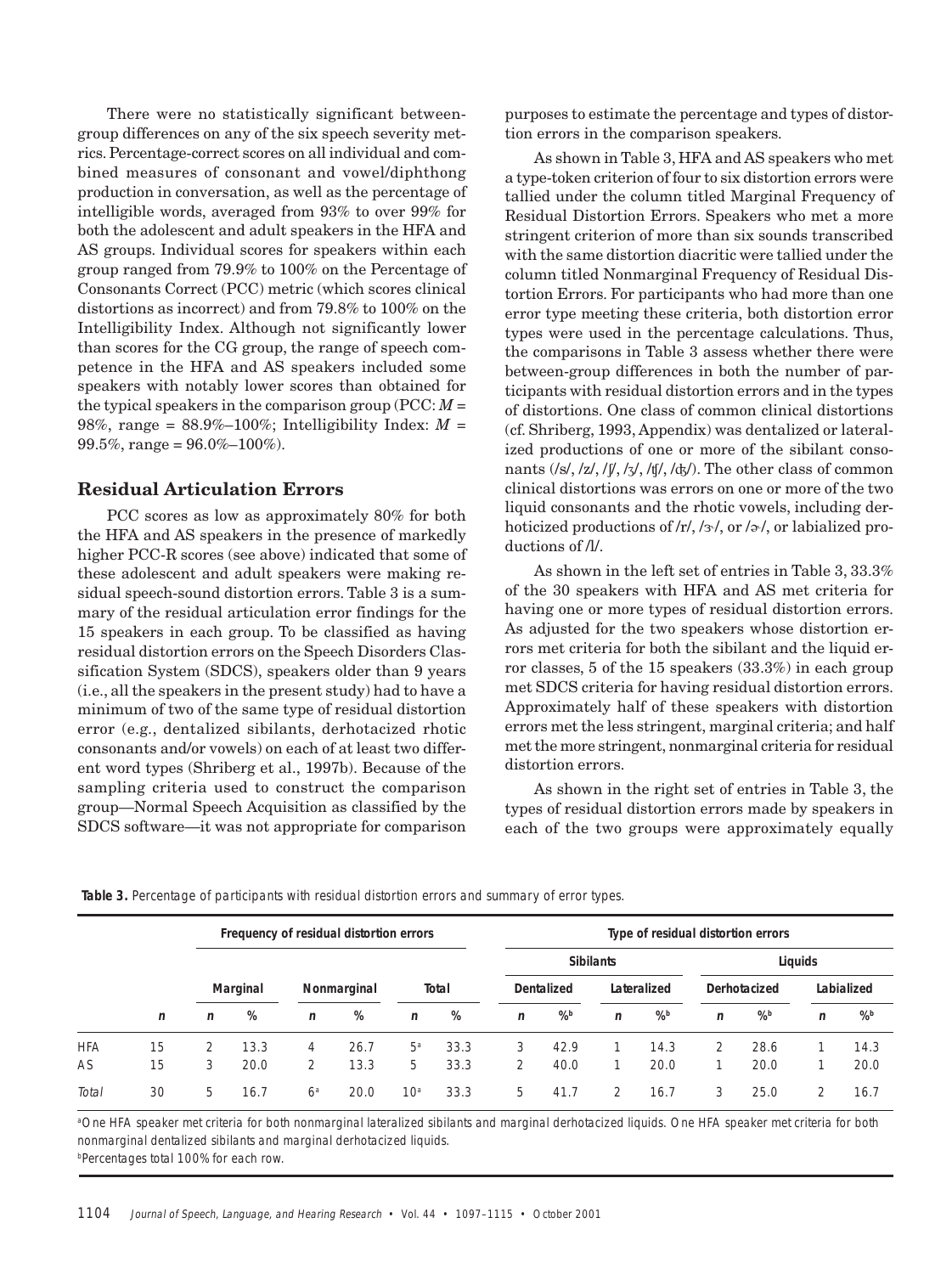distributed across the two diagnostic groups. Dentalized sibilants were most prevalent (41.7%), derhotacized /r/,  $/$ <sub>3</sub> $/$ , and  $/$ <sup>3</sup> $/$  were second most frequent (25.0%), and lateralized sibilants (16.7%) and labialized /l/ (16.7%) were the two remaining distortion error types meeting the criteria described above.

Additional analyses indicated that the average ages of the 10 speakers with residual distortion errors in the two groups were similar (HFA:  $M = 19.4$  years,  $SD =$ 10.4 years, range = 11–36 years; AS: *M* = 19.2 years,  $SD = 5.9$  years, range  $= 12-36$  years). The five speakers with dentalized residual distortion errors were the youngest of the 10 speakers with distortions, ranging in age from 11 to 17 years. One of these speakers (age 11) also met criteria for derhotacized distortions. The ages of the remaining five speakers with lateralized, derhotas

#### **Prosody-Voice Findings**

Figure 1 and the Appendix provide the prosody-voice information referenced in the following discussion. Figure 1, termed a *Prosody-Voice Profile*, provides graphic and quantitative comparisons of the prosodyvoice findings among groups (HFA, AS, CG), including results of an omnibus nonparametric inferential statistic to test for differences among the three groups (Kruskal-Wallis nonparametric comparisons; Siegel & Castellan, 1988). Pairwise, nonparametric group

**Figure 1.** Prosody-Voice Profile comparisons of speakers with High-Functioning Autism (H: circle), Asperger syndrome (A: square), and the control group of age-matched speakers (C: triangle). The averaged data for the abbreviations Q, N, and T in the two lower panels include decisions the PVSP coder considered Questionable, Non-Questionable, and the Total of both classifications. See text for descriptions of all other relevant terms and abbreviations.

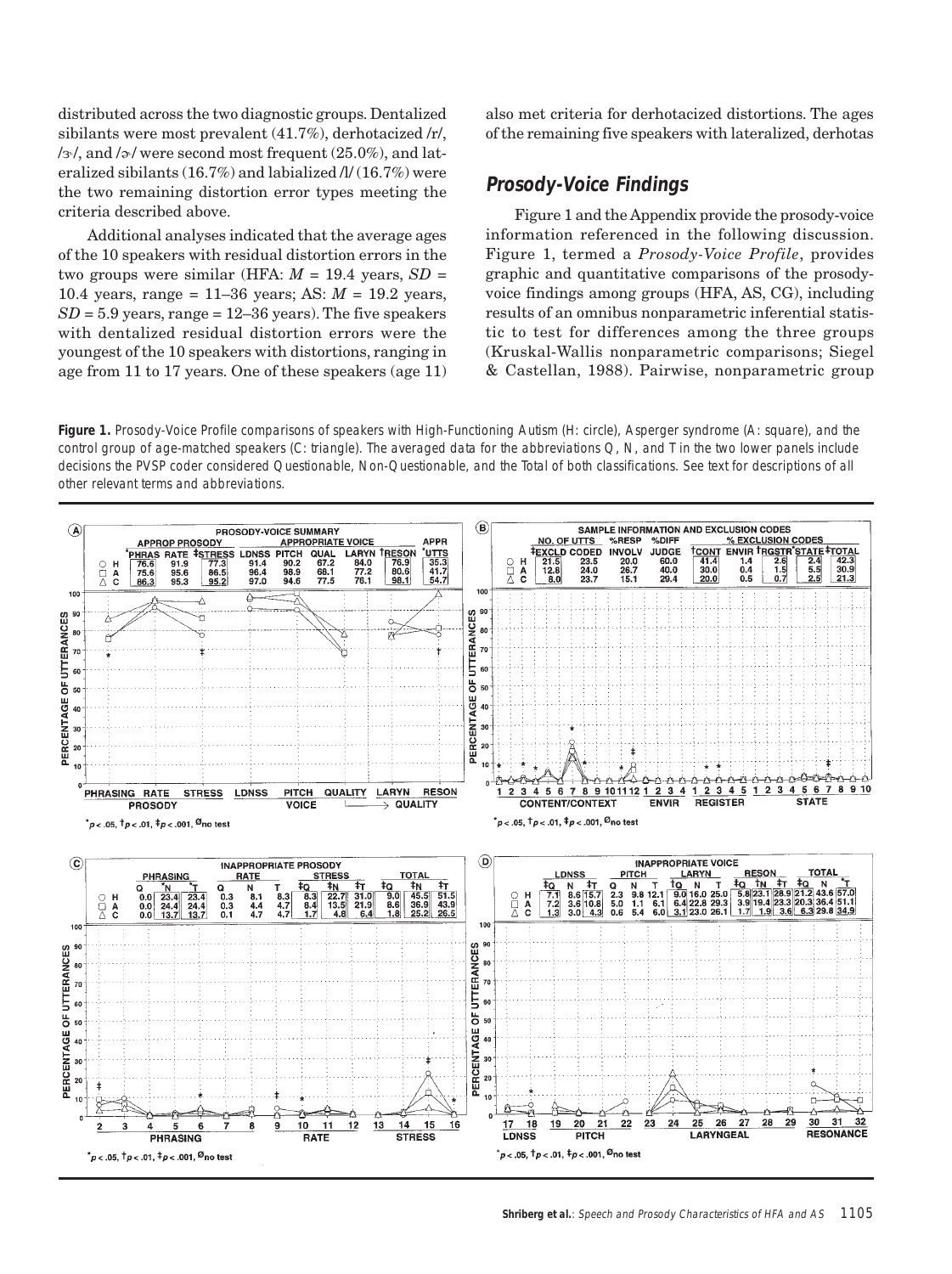comparisons (Wilcoxon-Mann-Whitney rank-order difference tests; Siegel & Castellan, 1988) are also reported for each analysis.

#### **PVSP Exclusion Codes**

The Appendix includes the key for the Exclusion codes and Prosody-Voice codes used in the Prosody-Voice Screening Profile (PVSP; Shriberg, Kwiatkowski, & Rasmussen, 1990). The 31 Exclusion codes are divided into four categories: *Content/Context, Environment, Register*, and *States*. These codes are used to remove an utterance from eligibility for prosody-voice coding.

*Percent of excluded utterances.* As indicated in Figure 1, there was a statistically significant difference among the three groups in the percentage of utterances that had to be excluded from the analyses because the utterances met criteria for one or more of the 31 exclusion codes. As shown in the upper rightmost column titled *Total* in Panel B, speakers with HFA averaged 42.3% excluded utterances, compared to 30.9% for speakers in the AS group and 21.3% for CG speakers. Findings for the three nonparametric pairwise tests indicated that the only statistically significant difference in the total number of excluded utterances was the comparison between HFA and CG speakers  $(W_x = 759.5, p = .0015)$ .

*Bases for excluded utterances.* Panel B in Figure 1 indicates that most (90.3%) of the excluded utterances from the HFA and AS speakers were due to Content/Context codes. Most frequent were *C5: Interruption/Overtalk* and *C7: Only One Word*, codes that reflect examiner and participant discourse patterns. Thus, although the HFA speakers had a large number of utterances excluded from prosody-voice coding, these exclusions were due to interactive discourse constraints, rather than reflecting inappropriate use of vegetative sounds or register variation.

#### **PVSP Prosody-Voice Codes**

Panels A, C, and D in Figure 1 provide descriptive data and the results of inferential statistical tests of prosody-voice scores for speakers in the three groups. As shown in the rightmost column in Panel A, HFA speakers averaged 35.3% utterances, or approximately one third, that were coded as having completely appropriate prosody-voice, whereas AS speakers averaged 41.7% appropriate utterances and CG speakers 54.7% appropriate utterances. The CG percentage is consistent with data reviewed elsewhere which indicates that typical speakers often meet PVSP criteria for inappropriate phrasing (i.e., repetitions and revisions) and/or inappropriate vocal quality (cf. McSweeny & Shriberg, in press; Shriberg et al., 1992). Pairwise tests indicated that these summative differences in the percentages of utterances with completely appropriate prosody-voice were significant for both the HFA-CG ( $W_x = 355.0$ ,  $p =$ .0163) and AS-CG ( $W_x = 382.0$ ,  $p = .0454$ ) comparisons.

*Phrasing.* The seven inappropriate Phrasing codes listed in the Appendix classify utterances that include one or more sound-, syllable-, or word-level repetitions or part-word revisions, with four of the codes indicating multiple occurrences of these behaviors within an utterance. The data in Figure 1, Panel A indicate that the three groups differed on the overall average percentage of occurrence of the seven codes. CG speakers averaged 86.3% fluent phrasing, which is comparable to the average percentages for typically speaking children and adults reported elsewhere (cf. McSweeny & Shriberg, in press; Shriberg et al., 1992). The HFA and AS speakers had approximately 10% lower appropriate phrasing scores, averaging 76.6% and 75.6%, respectively. The average phrasing scores of speakers in the two diagnostic groups were not significantly different, but the average scores of speakers in each group were significantly different from those of the CG speakers (HFA-CG:  $W_x =$ 379.5, *p* = .0395; AS-CG: *Wx* = 345.5, *p* = .0105). Pairwise comparisons indicated that the HFA speakers had significantly more utterances coded for *PV2: Sound/ Syllable Repetition* (*Wx* = 668.5, *p* = .0178), *PV3: Word Repetition* (*Wx* = 651.0*, p =* .0367), and *PV6: One Word Revision* ( $W_x = 362.5$ ,  $p = .0146$ ) than CG speakers. For the AS-CG comparisons, the AS speakers had significantly more utterances coded for PV2: Sound/Syllable Repetition (*Wx* = 737.5, *p* = .0006) and *PV8: Repetition and Revision*  $(W_x = 618.0, p = .0411)$ *.* 

Additional analyses were completed to quantify the strength of associations between Phrasing scores and the independent variables of age, average utterance length, and diagnostic group. Utterance length, measured as Average Words Per Utterance (AWU), has been shown to be negatively associated with Phrasing scores in prior work with this variable in child speech disorders; the longer the utterance the greater the opportunities for a revision or repetition on one or more words. Because AWU also had a significantly positive association with age in the present study (HFA and AS speakers: *r* = .388, *p* = .034; CG speakers: *r* = .296, *p* = .031), Phrasing was regressed on the two predictor variables of AWU and age. With both AWU ( $T = -3.73$ ,  $p = .001$ ) and age  $(T = 2.06, p = .049)$  statistically significant terms, the regression equation  $[F(2, 27) = 7.18, p = .003]$  accounted for an adjusted 29.9% of the variance in Phrasing. Adding a third term for diagnostic group (HFA, AS) at any step in the equation did not increase the percentage of variance accounted for in Phrasing scores.

*Rate.* The four inappropriate Rate codes in the Appendix are used for utterances that include articulation rates and/or pause times that are either too slow (*PV9:*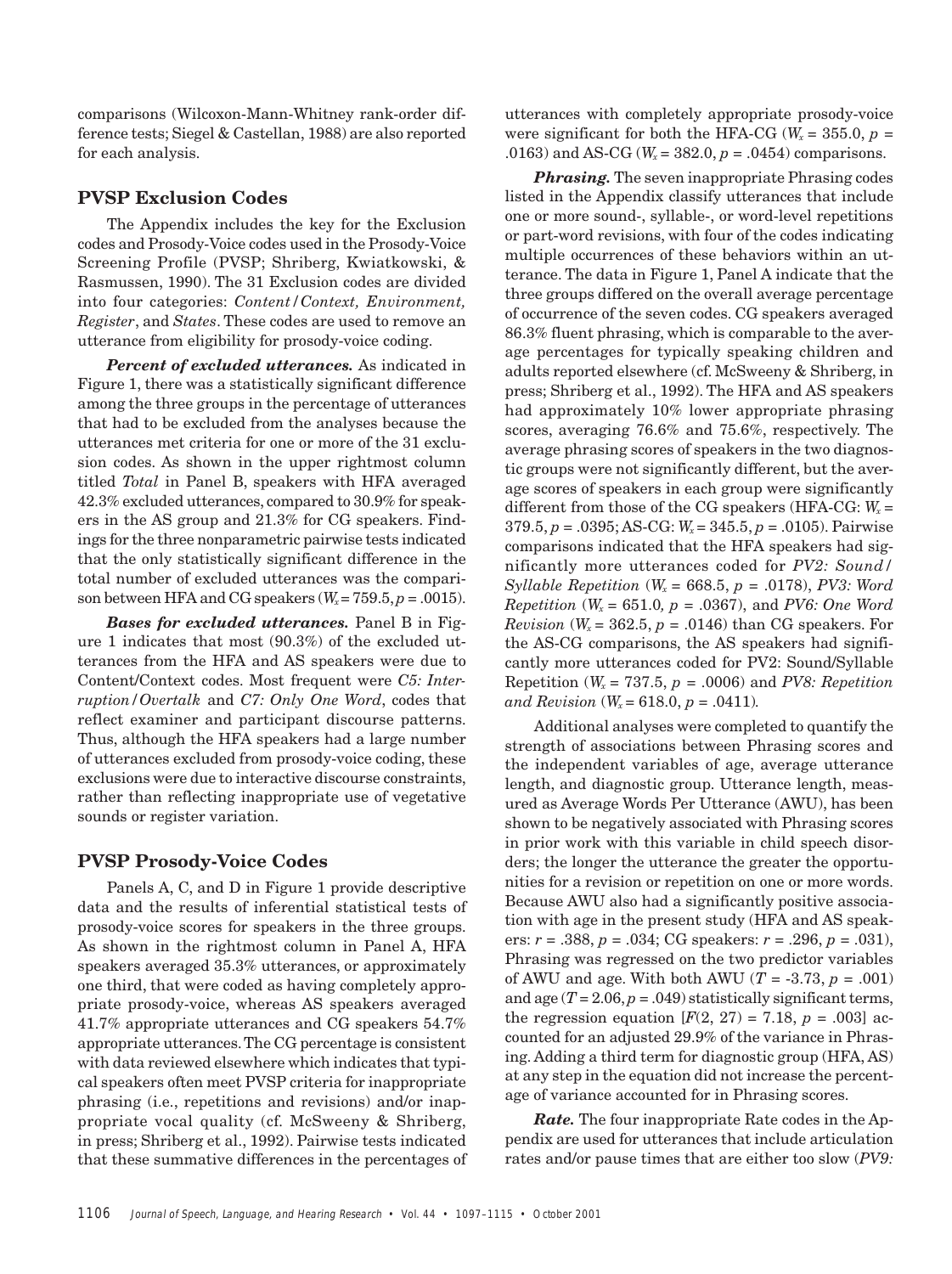*Slow Articulation/Pause Time* and *PV10: Slow/Pause Time)* or too fast (*PV11: Fast* and *PV12: Fast/Acceleration*) relative to expected rates for persons of similar age ranges. As in prior studies, syllable rates of 4–6 per second were considered appropriate for speakers in the age range of those in this study (Odell & Shriberg, 2001). As indicated in the numeric section of Panel A in Figure 1, over 90% of the utterances of speakers in all three groups were coded as having appropriate speech rate, although there were significant differences within this range among the three groups. The pairwise comparisons indicated that speakers with HFA had significantly more utterances coded as PV9 than the AS speakers  $(W_x =$ 270.0,  $p = .0181$ ). Similarly, they had more utterances coded as PV9 ( $W_x = 636.5$ ,  $p = .0009$ ) and PV10 ( $W_x =$  $608.0, p = .0068$ ) than the CG speakers. The magnitudes of the between-group differences in the frequencies of utterances coded for slow rate were relatively small.

*Stress.* The PVSP includes codes for two types of inappropriate stress as shown in the Appendix: inappropriate word or lexical stress (*PV13: Multisyllabic Word Stress*) and inappropriate stress at the phrase and utterance level (*PV14: Reduced/Equal Stress* and *PV15: Excessive/Equal/Misplaced Stress*). PV14 is used for stress that meets criteria for a type of monostress characterized by reduced stress on typically stressed syllables, whereas PV15 includes a form of monostress in which unstressed syllables are articulated with greater force (i.e., excessive/equal) or there is some articulatory or prosodic behavior that shifts the stress from the expected syllables/words to elsewhere in the utterance (i.e., misplaced stress).

As indicated in the numeric and graphic sections of Panel A in Figure 1, speakers in the three groups differed significantly on their average realization of linguistic stress, with CG speakers having appropriate stress on most (95.2%) utterances, speakers with AS in the questionable range for appropriate stress (86.5%), and speakers with HFA averaging 77.3% utterances with appropriate stress. Results of pairwise comparisons indicated that the statistical differences obtained in the omnibus test in Figure 1 were primarily associated with PV15: Excessive/Equal/Misplaced Stress. Once again, speakers in the HFA, as compared with the AS group, did not differ on the frequency of utterances coded as inappropriate for PV15; but the average percentages for speakers in both groups  $(HFA = 21.8\%, AS = 11.8\%)$ were significantly different from the averaged scores  $(3.8\%)$  of the CG speakers (HFA-CG:  $W_x = 795.5, p = .0000;$ AS-CG:  $W_x = 745.5$ ,  $p = .0004$ ).

Additional analyses were completed for speakers in the HFA and AS groups to determine whether the inappropriate stress classified as PV15: Excessive/Equal/ Misplaced Stress was associated more with excessive/ equal stress or with misplaced stress. The PVSP coding procedure requires coders to annotate which of four subcodes for inappropriate stress met criteria for PV15. Excessive/equal stress (i.e., stress on typically unstressed syllables and forceful articulation) was one of the subcodes. The three other subcodes for PV15 classified alternative behaviors associated with misplaced stress: *misplaced stress* on a word, a *block* on a sound (as in clinical dysfluency), or a *prolongation* on a sound (also as in clinical dysfluency). These analyses indicated that excessive/equal stress constituted only 4% of the PV15 subcodes; the remaining 96% of subcodes indicated the occurrence of one of the three subtypes of misplaced stress. As a percentage of the total number of codes used in each group, misplaced word stress was the most frequently occurring subcode for the HFA speakers  $(HFA = 39\%, AS = 22\%)$ , prolongations were the most frequently occurring code for the AS speakers (HFA = 32%, AS = 54%), and blocks were least frequent for both groups (HFA =  $25\%, AS = 20\%$ ).

*Loudness.* The two PVSP codes for inappropriate Loudness, as shown in the Appendix, are *PV17: Soft* and *PV18: Loud*, which are used when at least 50% of the words in the utterance are too soft or too loud, respectively. As shown in Figure 1, over 90% of the utterances of speakers in each of the three groups were appropriate in loudness. The pairwise comparisons indicated that significantly more of the utterances of HFA  $(W_x = 590.5,$  $p = .0086$ ) and AS ( $W_x = 590.0$ ,  $p = .0090$ ) speakers were coded PV18: Loud than were utterances of the CG group; HFA-AS comparisons on this code were nonsignificant.

*Pitch.* The four codes for inappropriate Pitch listed in the Appendix were used when at least 50% of the words in the utterance were too low pitched (*PV19: Low Pitch/Glottal Fry*, *PV20: Low Pitch*) or too high pitched (*PV21: High Pitch/Falsetto*, *PV22: High Pitch*) as adjusted to participants' age and sex. As shown in Figure 1, the appropriate pitch scores for all three groups averaged 90% or above. Although the Kruskal-Wallis test among the three groups indicated a significant difference for PV21 (Figure 1, graphic section of Panel D), the three pairwise Wilcoxon-Mann-Whitney tests were nonsignificant for the summative appropriate pitch comparisons and for each of the four subcode comparisons.

*Quality*. The summative data for Quality, as shown in Figure 1, Panel A, include weighted ratings of both Laryngeal and Resonance Quality. Although speakers in the HFA (67.2%) and AS (68.1%) groups averaged approximately 10 percentage points lower than the average Quality score of CG speakers (77.5%), there were no statistically significant between-group differences.

*Laryngeal quality*. The seven subcodes for speakers with inappropriate laryngeal quality include a number of vocal deviations that may occur on 50% or more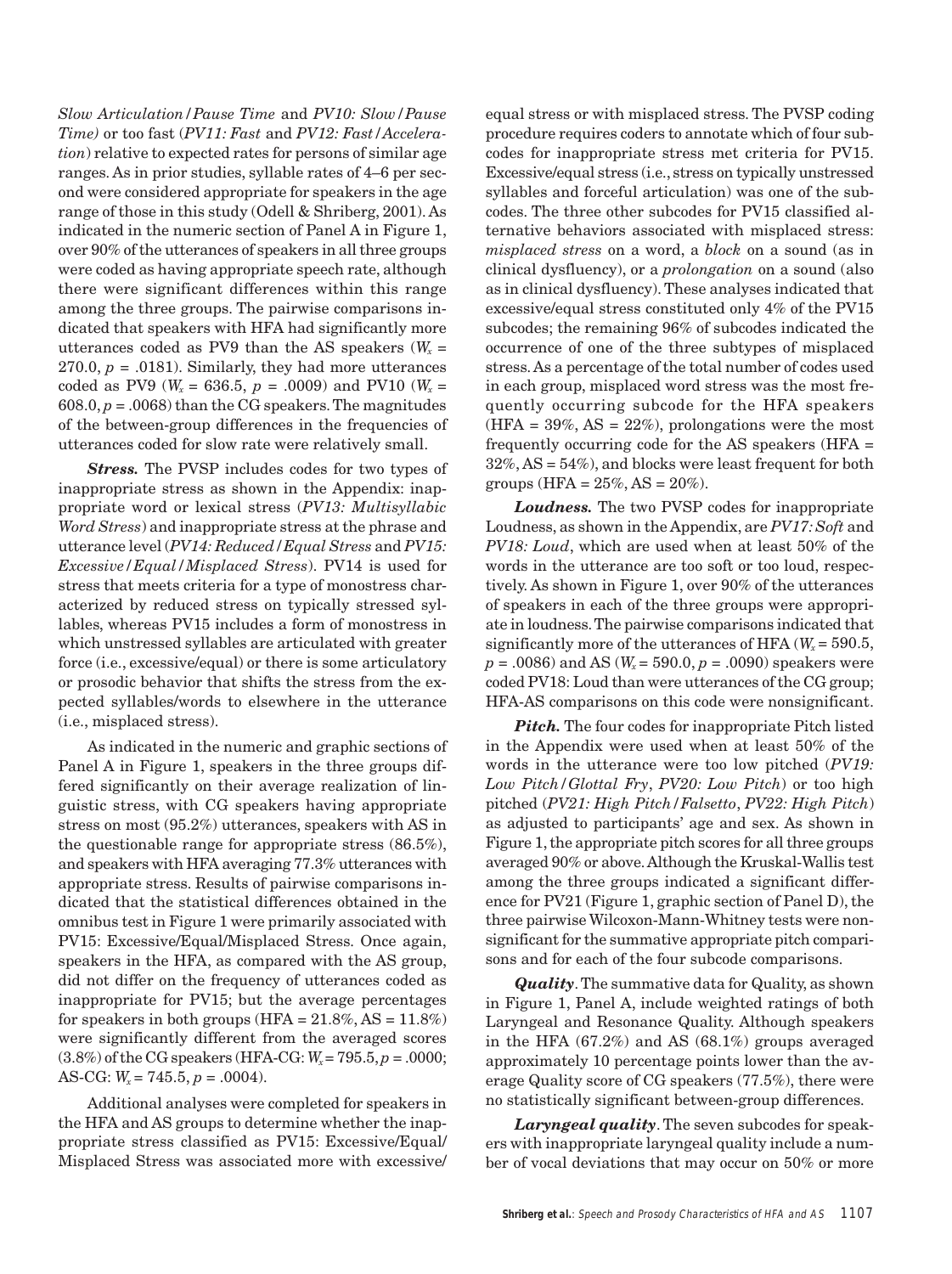words in the utterance (*PV23: Breathy, PV24*: *Rough, PV25: Strained*) or within at least one word in the utterance (*PV26: Break/Shift/Tremulous*, *PV27: Register Break*, *PV28: Diplophonia*), with *PV29: Multiple Laryngeal Features* used for utterances meeting criteria for more than one code. Kruskal-Wallis tests of the averaged scores of speakers in all three groups indicated significant differences for PV27 and PV28, but none of the pairwise tests was significant for these inappropriate laryngeal quality codes.

*Resonance quality*. The data in Panels A and D of Figure 1 indicate statistically significant differences in the average resonance quality of the HFA and AS speakers compared to CG speakers. As shown in Panel A of Figure 1, CG group speakers averaged 98.1% appropriate resonance, compared to 80.6% for AS speakers and 76.9% for HFA speakers. This difference was most associated with *PV30: Nasal*. On this suprasegmental, compared to CG speakers (0.4%), speakers in the HFA group had more (14.7%) utterances in which 50% or more of words had inappropriate nasal resonance  $(W_x = 627.5,$  $p = .0059$ .

#### **Proportion of HFA and AS Speakers With Inappropriate Prosody-Voice**

Table 4 is a summary of the proportion of speakers in each of the three groups who had more than 20% of their utterances coded as inappropriate (i.e., fail) on each of the seven summative prosody-voice variables. Twotailed tests of proportion were used to assess whether the obtained proportions of speakers with fails for a prosody-voice variable differed significantly among the three groups. As found for the previous analyses in which prosody-voice percentages were treated as continuous

variables, the three groups did not differ from one another on the proportion of speakers with fails on the four prosody-voice variables of Rate, Loudness, Pitch, and Laryngeal Quality. For the remaining three variables, however, significantly more of the HFA and AS speakers had fails on Stress (HFA =  $53.3\%$ , AS =  $26.7\%$ ) than the CG speakers (5.7%), significantly more of the HFA and AS speakers had fails on Resonance Quality (HFA = 40.0%, AS = 26.7%) than the CG speakers (1.9%), and significantly more of the AS speakers had fails on Phrasing  $(AS = 66.7\%)$  than the CG speakers  $(26.4\%)$ .

#### **Participant Characteristics and Speech and Prosody-Voice Findings**

An additional analysis inspected associations among participants' status on each of the cognitive, language, and adaptive functioning measures and their speech and prosody-voice scores. Preliminary analysis of the distributions for all variables indicated that most metrics did not meet the normality assumptions required for parametric correlational statistics. A number of alternatives to the Pearson correlation statistic were completed where appropriate, including analyses of Phi coefficients for dichotomized variables, point-biserial coefficients using one dichotomized and one continuous variable, and Spearman rho coefficients using rank-ordered data. For the cognitive, language, and social scales, standard scores at 1.5 standard deviations from the reference data and above were considered within the normal range, and scores below 1.5 standard deviations were considered below the normal range. For the dichotomized analyses, cutoff scores for appropriate performance on the prosodyvoice variables were set at 80% and above for appropriate performance and below 80% for inappropriate

|                           |                          | Group <sup>a</sup> |                  |            | Tests of proportion <sup>b</sup> |           |  |  |
|---------------------------|--------------------------|--------------------|------------------|------------|----------------------------------|-----------|--|--|
| Prosody-voice<br>variable | <b>HFA</b><br>$(n = 15)$ | AS<br>$(n = 15)$   | CG<br>$(n = 53)$ | HFA vs. AS | HFA vs. CG                       | AS vs. CG |  |  |
| Prosody                   |                          |                    |                  |            |                                  |           |  |  |
| Phrasing                  | 40.0%                    | 66.7%              | 26.4%            | 0.2800     | 0.3500                           | 0.0062    |  |  |
| Rate                      | 6.7%                     | 0.0%               | 11.3%            | 1.0000     | 1.0000                           | 1.0000    |  |  |
| <b>Stress</b>             | 53.3%                    | 26.7%              | 5.7%             | 0.2700     | 0.0001                           | 0.0375    |  |  |
| Voice                     |                          |                    |                  |            |                                  |           |  |  |
| Loudness                  | 13.3%                    | 6.7%               | 5.7%             | 1.0000     | 0.3100                           | 1.0000    |  |  |
| Pitch                     | 13.3%                    | 0.0%               | 7.6%             | 0.4900     | 0.6100                           | 0.5700    |  |  |
| Laryngeal quality         | 33.3%                    | 33.3%              | 37.3%            | 1.0000     | 1.0000                           | 1.0000    |  |  |
| Resonance quality         | 40.0%                    | 26.7%              | 1.9%             | 0.7000     | 0.0003                           | 0.0072    |  |  |

**Table 4.** Percentage of speakers in each research group with more than 20% of their utterances coded as inappropriate (i.e., a "fail") on the prosody-voice screening profile.

a HFA = High-Functioning Autism, AS = Asperger Syndrome, CG = Comparison Group. bTwo-tailed.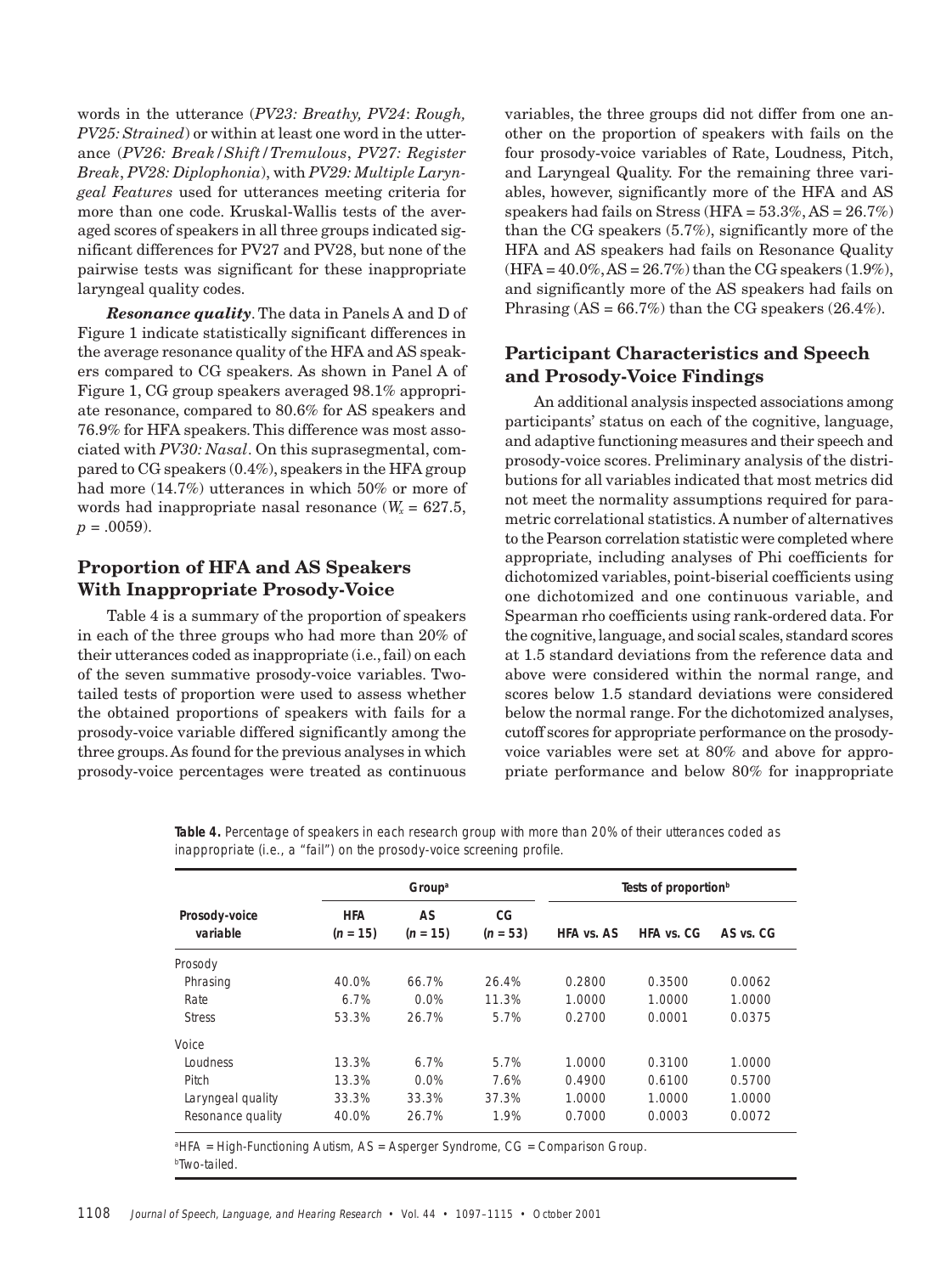performance. The correlation matrices for these analyses indicated only low to moderate and generally nonsignificant associations among sociodemographic, cognitive, language, and socioadaptive measures and scores on each of the six speech metrics and seven prosodyvoice variables. None of the obtained coefficients exceeded approximately 25% explained variance.

## **Discussion**

There were few significant differences in the speech and prosody-voice profiles of speakers in HFA and AS groups, and observed differences were small in absolute magnitude. Thus, although their earlier language histories may have differed, the speech and prosody characteristics of these individuals differed statistically in only a few areas at adolescence or beyond. Differences that did persist are primarily in the language domain, with the documented tendency for obsessive, repetitive topic expression by individuals with AS (Landa, 2000) reflected in the present finding of increased volubility in this sample of 15 individuals. The following discussion, therefore, focuses on comparisons of the profiles for both HFA and AS speakers with those of typically speaking individuals.

#### **Speech Findings**

An unexpected finding of this study is the high prevalence of speech-sound distortions in the HFA and AS groups. The studies summarized in the literature review indicate that articulation in these individuals is generally appropriate for their developmental levels, with most studies reporting data from younger preschool or early elementary-age speakers. The present obtained prevalence estimate of 33% HFA and AS participants with distortion errors is high compared to typical estimates of 1%–2% in adult populations (Flipsen, 1999). Clinically significant speech-sound distortions (cf. Shriberg, 1993, Appendix), which involve subphonemic changes in articulatory place and manner, may reflect a speaker's failure to attend to and/or allocate resources for fine-tuning speech production to match the model of the ambient linguistic community. Klin (1992) and others have reported that children with autism failed to show the typical preference for speech-like sounds usually displayed by infants in the first months of life. A deficit in such processes could underlie, at least in part, residual articulatory errors at the allophone level that could persist for a lifetime.

### **Prosody-Voice Findings**

Findings for the prosody-voice analyses indicated significant differences between the diagnostic and control groups in the areas of phrasing, stress, and nasal resonance.

#### **Phrasing**

Two thirds of the speakers with AS and approximately 40% of speakers with HFA were coded as having inappropriate or nonfluent phrasing on more than 20% of their utterances. The most frequent types of phrasing errors included sound/syllable/word repetitions and single-word revisions. These data suggest that many speakers with autistic syndromes produce notably disfluent speech. The disfluency appears to be unrelated to excessively fast speech because the rate differences observed between speakers in the diagnostic and CG groups were in the direction of reduced, not increased, rate.

It is interesting to speculate on the source of the obtained phrasing findings. One possibility is that the disfluency deficits may reflect perceptual and motor diatheses, similar to perspectives advanced in descriptiveexplanatory accounts of stuttering (Pore & Reed, 1999; Wedmore, 1997). Alternatively, the observed high occurrence of repetitions and revisions may be related to formulation difficulties, such as are observed in the "mazing" behaviors of children with language-learning disabilities (Dollaghan & Campbell, 1992). Paul (1992) has argued that, in a limited-capacity system, as is present in a child with developing language or a language disorder, a resource-demanding task can lead to disfluent production, even when disfluency is not present in low-stress situations. Paul presented data from narrative production in young children and older late talkers which suggested that narration tasks require high levels of resource allocation, producing higher-thantypical levels of disfluency in some children, as well as increased articulation errors. Thus, despite their relatively high levels of language development, as demonstrated on standardized tests (see Table 2), speakers with autistic syndromes in the present study could experience ordinary conversation as a stressful language task because of its high social knowledge and pragmatic demands. Linguistic complexity may contribute to this resource drain, as indicated by the regression findings of a significant association between utterance length and phrasing scores.

Among the three functions of prosody, these explanatory perspectives on the phrasing findings are perhaps most consistent with a deficit in the grammatical aspects of prosody. Specifically, higher levels of grammatical complexity, as indexed by greater utterance length, were associated with higher frequencies of phrasing errors. Increased resource needs from both speech motor control and social demands are relevant moderating considerations.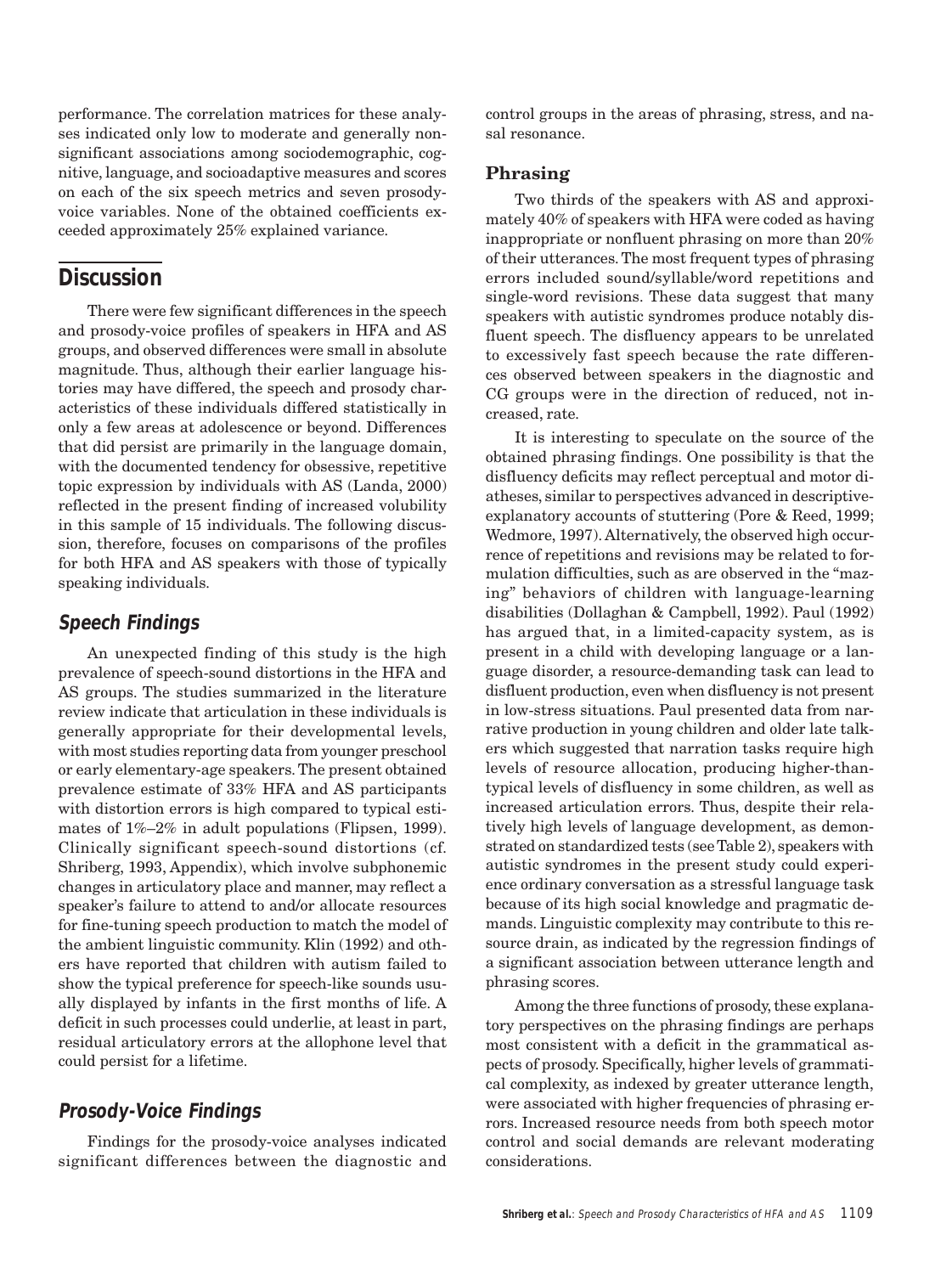#### **Stress**

Both diagnostic groups also differed significantly from typical speakers on the prosody domain of stress, keeping in mind potential reliability constraints on stress codes. Most of the inappropriate stress for HFA and AS participants involved the placement of stress cues within the utterance, rather than the grammatical use of stress or lexical stress within multisyllabic words. These stress findings indicating deficits in the domain of pragmatic or emphatic stress are consistent with those described by Baltaxe (1984) and Fine et al. (1991), who also have reported small but significant increases of misassignments of contrastive stress in HFA. Fine et al. reported normal contrastive stress use in AS, whereas the current study found small but significant contrastive stress differences for both diagnostic groups compared to typical speakers. The source of the differences in findings may be attributable to differences in statistical power for variables with relatively small effect sizes; the present report includes larger groups of both AS and typical speakers than reported in prior studies. As indicated in the per-subject data in Table 4, stress deficits were obtained for approximately one half of the individuals with HFA and one fourth of the individuals with AS.

Two explanatory views of these data concern pragmatic versus perceptual-motor sources of the stress deficits. The choice of elements to stress within a sentence is primarily a pragmatic decision. Because words containing information that is new to a listener need to be stressed (Haviland & Clark, 1974), the speaker must keep track of what the listener is likely to consider new. Thus, difficulties with pragmatic stress assignment could reflect problems in social cognition. Alternatively, such deficits in highlighting for the listener could reflect perceptual-motor deficits in coordinating components of the speech signal. Note that such deficits would predict stress errors crossing both grammatical and pragmatic contexts, whereas the present study found errors only in the latter domain.

#### **Resonance and Other Voice Variables**

 Pronovost et al. (1966) reported wide variations in pitch and loudness among speakers with autism. In the present study, individuals with HFA and AS differed from typical speakers in loudness (too loud) and pitch (too high), but the magnitudes of effects were small. For the resonance comparisons, speakers with HFA had significantly more utterances rated as nasal (20%) than typical speakers (2%). Moreover, the data in Table 4 indicate that more speakers with HFA (40%) and AS (27%) had utterances coded as too nasal than did CG speakers (2%).

These vocal and resonance findings are especially important to listeners' perception of these speakers'

affective states and hence address affective prosody. The variables of loudness, pitch, and resonance define an individual's modal register and are modulated in response to varying listener needs and speakers' emotional states. Although the obtained differences did not suggest gross involvement, even infrequent voice and resonance differences can affect listeners' perceptions of a speaker's emotional status and attractiveness. These findings are consistent with the percept of a "pedantic" style of speech often attributed to individuals with HFA and AS (Ghaziuddin & Gerstein, 1996). Speech that is too loud and/or high pitched can create an impression of overbearing force or insistence; speech that is too slow and/or nasal may create the impression that the speaker is condescending. Such attributions may be wholly unintended on the part of the individual with autism, yet they have a powerful impact on listeners' attributions of a speaker's social-emotional state and trait. As with the relatively small difference between perceived normal disfluency rates and perceived stuttering (a rate change of 3% to 7%; Guitar, 1998), listeners have narrow tolerance ranges for the perception of typical or acceptable prosody-voice (cf. Shriberg & Widder, 1990).

As suggested previously, inappropriate vocal and resonance behaviors could reflect solely social-adaptive deficits, or they could be posited to reflect deficits in sensory-motor processes. Loud, slow, high-pitched, and/ or nasal speech could be due to speech-motor control deficits, including difficulties in self-monitoring associated with poor auditory or proprioceptive feedback systems. Although formal analyses of the present data to explore these possibilities were not completed, inspection of the transcripts indicates that the vocal and resonance differences frequently occurred on short and familiar utterances, including words that were not phonetically complex. Such data would argue against the perspective of a speech-motor control deficit associated with increased cognitive-linguistic or articulatory demands. Thus, if there is a speech-motor control component in the acquisition and performance aspects of the vocal and resonance differences obtained in the present study, it would seem more likely to reflect difficulties in acquiring and self-monitoring social registers, rather than in assembling appropriate segmental and suprasegmental behaviors. This perspective would view the obtained differences in affective prosody as reflecting reduced disposition to monitor the vocal signals associated with appropriate discourse.

## **Conclusions**

The primary goals of the present study were to profile the speech and prosody-voice characteristics of adolescents and adults with HFA or AS and to relate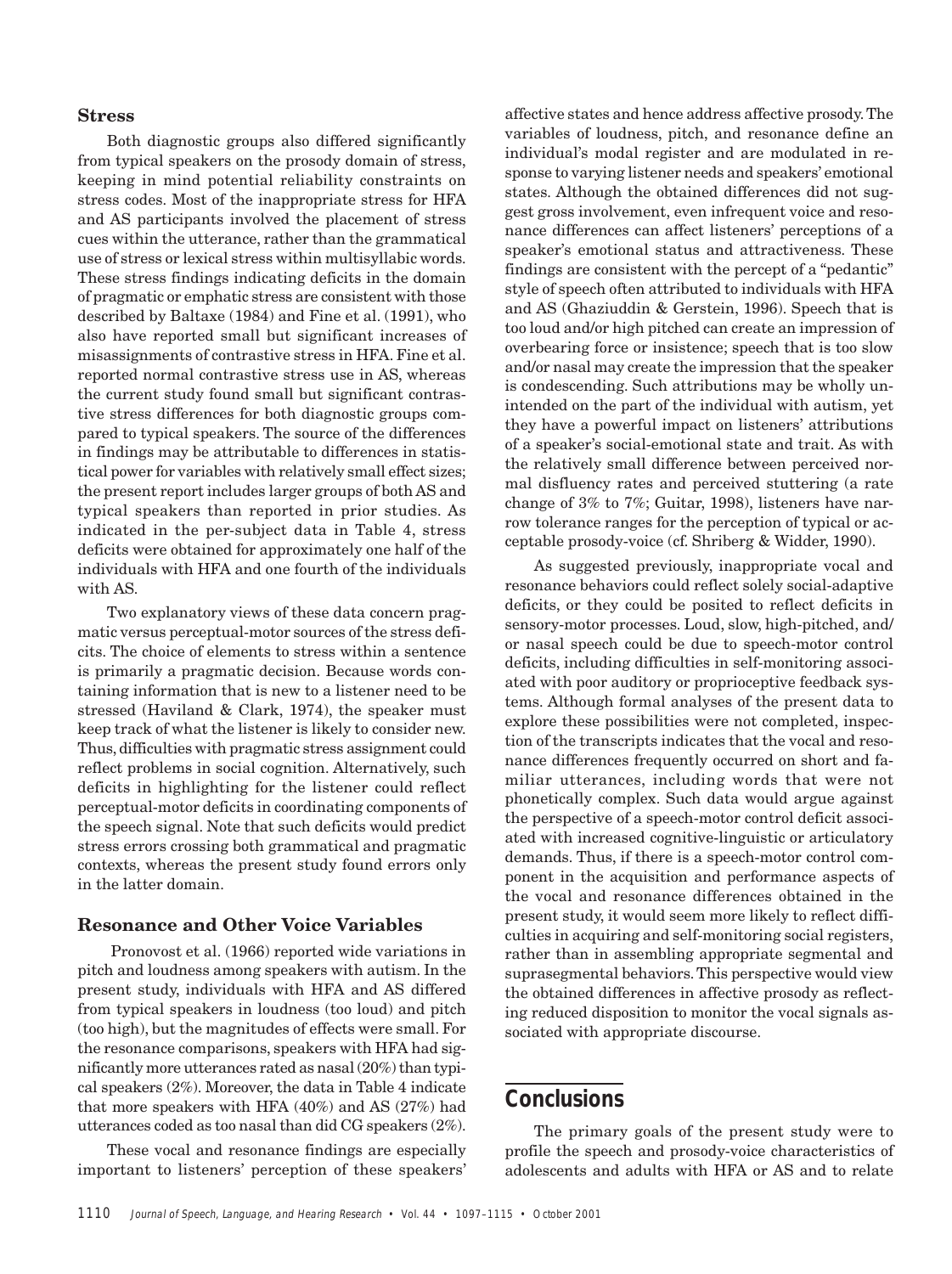findings to the several functions of prosody. Findings generally support and extend those of the precedent literature indicating that speakers in both groups have notable deficits in prosody and that such behaviors appear to be associated more with pragmatic and affective processes than with deficits in the grammatical functions of prosody. Specifically, findings obtained for stress, loudness, pitch, and resonance were interpreted as support for this perspective, whereas the phrasing findings—which primarily reflect speech fluency—were more difficult to interpret. The increased disfluencies in speakers with autistic syndromes as compared with the typical speakers could reflect formulation constraints in making appropriate utterance choices, grammatical constraints associated with the longer utterances of some speakers, or speech-motor control constraints at the level of production or self-monitoring. On the latter explanatory possibility, the finding of a high prevalence of residual articulation errors raises interesting questions about these individuals' histories of phonological and articulatory development. Klin, Volkmar, and Sparrow (2000) report that speakers with AS have motor deficits, though in the present study there were equal proportions of HFA and AS speakers with residual articulation errors.

The research implications of the present findings clearly suggest the need for instrumental studies of the speech and prosody-voice characteristics of younger speakers with autistic syndromes. As reported, reliability estimates for the auditory-perceptual approach used in this study are generally adequate for summative levels of description, but may be inadequate in some domains for the level of precision needed in descriptiveexplanatory research. The conversational sampling approach was useful in characterizing speech and prosody-voice in discourse, but targeted analysis protocols are needed to disambiguate the several functions of prosody explored in this preliminary study. Several protocols using structured experimental tasks and acoustic methods are in development (Paul et al., 2000; Shriberg, Green, Karlsson, & McSweeny, 2000).

Clinical implications of the present findings must be constrained to preliminary generalizations about assessment and treatment needs for adolescents and adults with autistic syndromes. The prevalence of deficits in speech and prosody-voice domains observed for the speakers in this study (see Table 4) would appear to support a recommendation for the need to at least screen speakers of this age for possible prosody-voice involvements that affect social and vocational adjustment. The speech-language pathologist needs to identify and differentiate among the types of prosody-voice involvements in an individual, remaining alert for profiles of multiple involvements. Additional analyses of the

findings in Table 4 indicated that speakers had prosodyvoice involvements in as many as five of the seven domains. Once identified as problem areas, detailed review of the linguistic and social contexts under which such behaviors are most prevalent should suggest approaches to the content and form of intervention. Until additional research provides more specific guidance, traditional activities designed to increase speaker's metalinguistic knowledge of appropriate suprasegmental targets, followed by pragmatically relevant behavioral practice, would appear to be an appropriate and administratively defensible clinical objective for individuals with autistic syndromes.

#### **Acknowledgments**

Our thanks to Chad Allen, Amy Augustyn, Madeleine Carroll, Sheryl Hall, Erica Lynne Parent, and Sara Weeks for their assistance. Preparation of this paper was supported by grants from the National Institute on Deafness and Other Communication Disorders, DC00496, and the National Institute of Child Health and Human Development, DC 03008, National Institutes of Health.

#### **References**

- **American Psychiatric Association.** (1994). *Diagnostic and statistical manual of mental disorders* (4th ed.). Washington, DC: Author.
- **Baltaxe, C.** (1981). Acoustic characteristics of prosody in autism. In P. Mittler (Ed.), *Frontier of knowledge in mental retardation* (pp. 223–233). Baltimore: University Park Press.
- **Baltaxe, C.** (1984). Use of contrastive stress in normal, aphasic, and autistic children. *Journal of Speech and Hearing Research, 24*, 97–105.
- **Baltaxe, C., & Guthrie, D.** (1987). The use of primary sentence stress by normal, aphasic, and autistic children. *Journal of Autism and Developmental Disorders, 17,* 255–271.
- **Baltaxe, C., & Simmons, J.** (1985). Prosodic development in normal and autistic children. In E. Schopler & G. Mesibov (Eds.), *Communication problems in autism* (pp. 95–125). New York: Plenum Press.
- **Baltaxe, C., & Simmons, J.** (1992). A comparison of language issues in high-functioning autism and related disorders with onset in children and adolescence. In E. Schopler & G. Mesibov (Eds.), *High-functioning individuals with autism* (pp. 210–225). New York: Plenum Press.
- **Baltaxe, C., Simmons, J., & Zee, E.** (1984). Intonation patterns in normal, autistic and aphasic children. In A. Cohen & M. van de Broecke (Eds.), *Proceedings of the Tenth International Congress of Phonetic Sciences* (pp. 713–718). Dordrecht, The Netherlands: Foris Publications.
- **Bartak, L., Rutter, M., & Cox, A.** (1975). A comparative study of infantile autism and specific developmental receptive language disorders: III. *Journal of Autism and Childhood Schizophrenia, 6,* 383–396.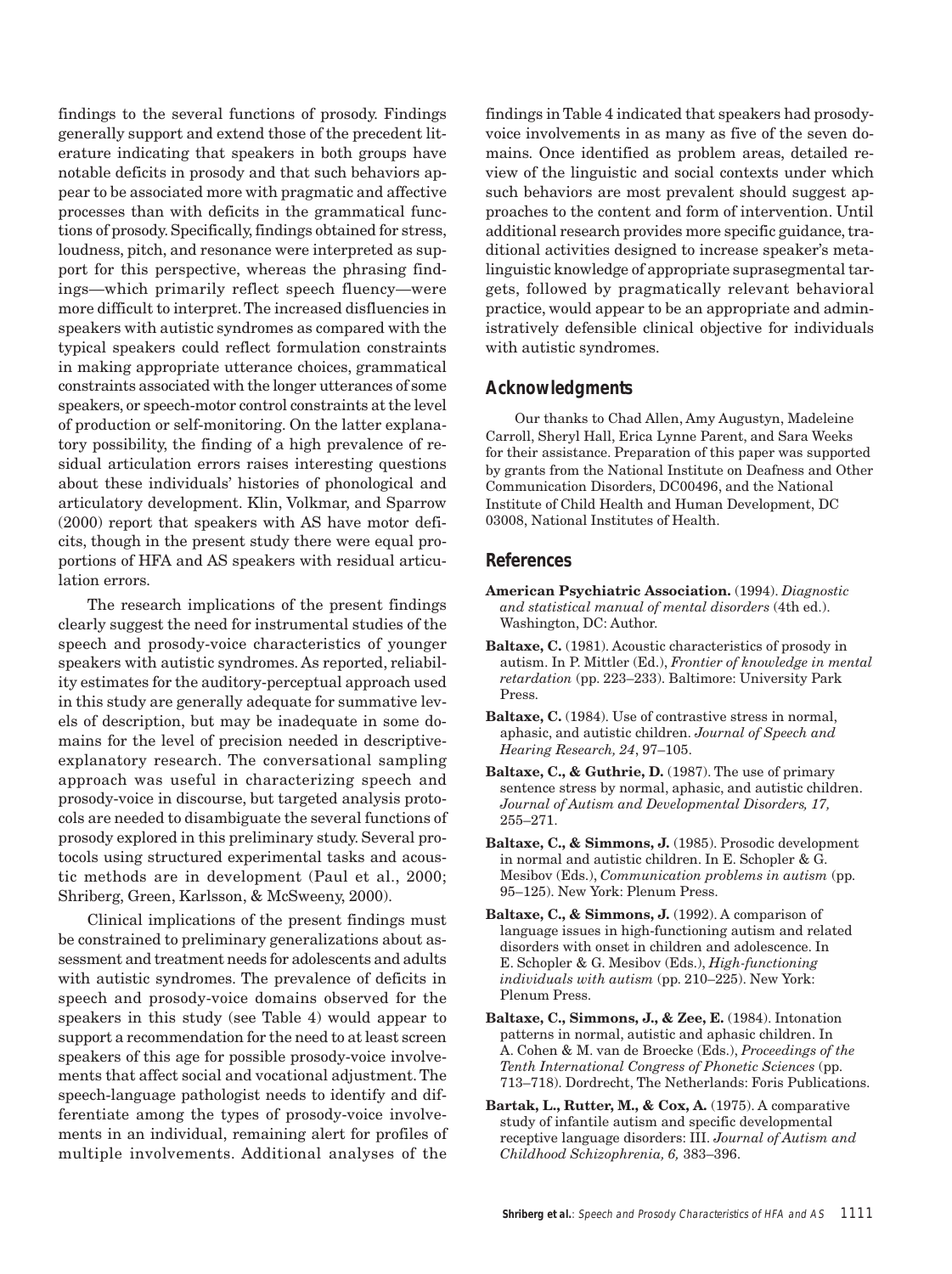**Bartolucci, G., Pierce, S., Streiner, D., & Eppel, P.** (1976). Phonological investigation of verbal autistic and mentally retarded subjects. *Journal of Autism and Childhood Schizophrenia, 7,* 303–316.

**Bates, E., & McWhinney, B.** (1979). A functionalist approach to the acquisition of grammar. In E. Ochs & B. Schieffelin (Eds.), *Developmental pragmatics* (pp. 167–211). New York: Academic Press.

**Bolinger, D.** (1989). *Intonation and its uses: Melody in grammar and discourse*. Stanford, CA: Stanford University Press.

**Boucher, J., Lewis, V., & Collis, G.** (1998). Familiar face and voice matching and recognition in children with autism. *Journal of Child Psychology and Psychiatry, 39,* 171–182.

**Crystal, D.** (1986). Prosodic development. In P. Fletcher & M. Garman (Eds.), *Language acquisition* (pp. 33–48). Cambridge, U.K.: Cambridge University Press.

**DeMyer, M., Barton, S., DeMyer, W., Norton, J., Allen, J., & Stelle, R.** (1973). Prognosis in autism: A follow-up study. *Journal of Autism and Childhood Schizophrenia, 3,* 199–246.

**Dollaghan, C., & Campbell, T.** (1992). A procedure for classifying disruptions in spontaneous language samples. *Topics in Language Disorders, 12*, 56–68.

**Emmorey, K.** (1987). The neurological substrates for prosodic aspects of speech. *Brain and Language, 30*, 305–320.

**Fay, W.** (1969). On the basis of autistic echolalia. *Journal of Communication Disorders, 2,* 38–47.

**Fay, W., & Schuler, A.** (1980). *Emerging language in autistic children*. Baltimore: University Park Press.

**Fine, J., Bartolucci, G., Ginsberg, G., & Szatmari, P.** (1991). The use of intonation to communicate in pervasive developmental disorders. *Journal of Child Psychology and Psychiatry, 32,* 771–782.

**Flipsen, P., Jr.** (1999). *Articulation rate and speech-sound normalization following speech delay*. Unpublished doctoral dissertation, University of Wisconsin–Madison.

**Flipsen, P., Jr., Shriberg, L. D., Weismer, G., Karlsson, H. B., & McSweeny, J. L.** (1999). Acoustic characteristics of /s/ in adolescents. *Journal of Speech, Language, and Hearing Research, 42*, 663–677.

**Gerken, L.** (1996). Prosody's role in language acquisition and adult parsing. *Journal of Psycholinguistic Research, 25*, 345–356.

**Gerken, L., & McGregor, K.** (1998). An overview of prosody and its role in normal and disordered child language. *American Journal of Speech-Language Pathology, 7*(2), 38–48.

**Ghaziuddin, M., & Gerstein, L.** (1996). Pedantic speaking style differentiates Asperger syndrome from highfunctioning autism. *Journal of Autism and Developmental Disorders, 26,* 585–595.

**Guitar, B.** (1998). *Stuttering: An integrated approach to its nature and treatment* (2nd ed.). Baltimore: Williams & Wilkins.

**Hargrove, P.** (1997). Prosodic aspects of language impairment in children. *Topics in Language Disorders, 17*(4), 76–83.

**Haviland, S., & Clark, H.** (1974). What's new: Acquiring new information as a process in comprehension. *Journal of Verbal Learning and Verbal Behavior, 8,* 166–169.

**Heilman, K., Bowers, D., Speedie, L., & Coslett, H.** (1984). Comprehension of affective and nonaffective prosody. *Neurology, 34*, 917–921.

**Hobson, R., Ouston, J., & Lee, A.** (1988). Emotion recognition in autism: Coordinating faces and voices. *Psychological Medicine, 18,* 911–923.

**Hobson, R., Ouston, J., & Lee, A.** (1989). Naming emotion in faces and voices: Abilities and disabilities in autism and mental retardation. *British Journal of Developmental Psychology, 7,* 237–250.

**Kanner, L.** (1943). Autistic disturbances of affective contact. *Nervous Child, 2,* 217–250.

**Kanner, L.** (1971). Follow-up of eleven autistic children, originally reported in 1943. *Journal of Autism and Childhood Schizophrenia, 2,* 119–145.

**Kent, R., & Read, C.** (1992). *The acoustic analysis of speech.* San Diego: Singular Publishing Group.

**Klin, A.** (1992). Listening preference in regard to speech: A possible characterization of the symptom of social withdrawal. *Journal of Autism and Developmental Disorders, 21,* 29–42.

**Klin, A., Lang, J., Cicchetti, D. V., & Volkmar, F. R.** (2000). Interrater reliability of clinical diagnosis and DSM-IV criteria for autistic disorder: Results of the DSM-IV autism field trial. *Journal of Autism and Developmental Disorders, 30*(2), 163–167.

**Klin, A., & Volkmar, F.** (1997). Asperger syndrome. In D. Cohen & F. Volkmar (Eds.), *Handbook of autism and pervasive developmental disorders* (2nd ed., pp. 94–122). New York: Wiley.

**Klin, A., Volkmar, F., & Sparrow, S.** (2000). *Asperger syndrome.* New York: Guilford Press.

**Landa, R.** (2000). Social language use in Asperger syndrome and high-functioning autism. In A. Klin, F. Volkmar, & S. Sparrow (Eds.), *Asperger syndrome* (pp. 125–158). New York: Guilford Press.

**Lewis, B. A., & Shriberg, L. D.** (1994, November). *Life span interrelationships among speech, prosody-voice, and nontraditional phonological measures*. Miniseminar presented at the Annual Convention of the American Speech-Language-Hearing Association, New Orleans, LA.

**Lord, C., & Paul, R.** (1997). Communication. In D. Cohen & F. Volkmar (Eds.), *Handbook of autism and pervasive developmental disorders* (2nd ed., pp. 195–225). New York: Wiley.

**Lord, C., Rutter, M., & DeLavore, P.** (1996). *Autism diagnostic observation schedule.* Unpublished manuscript, University of Chicago.

**Lord, C., Rutter, M., & LeCouteur, A.** (1994). Autism Diagnostic Interview–Revised: A revised version of a diagnostic interview for caregivers of individuals with possible pervasive developmental disorders. *Journal of Autism and Developmental Disorders, 24*(5), 659–685.

**Luks, T., Nusbaum, H., & Levy, J.** (1998). Hemispheric involvement in the perception of syntactic prosody is dependent on task demands. *Brain and Language, 65*, 313–332.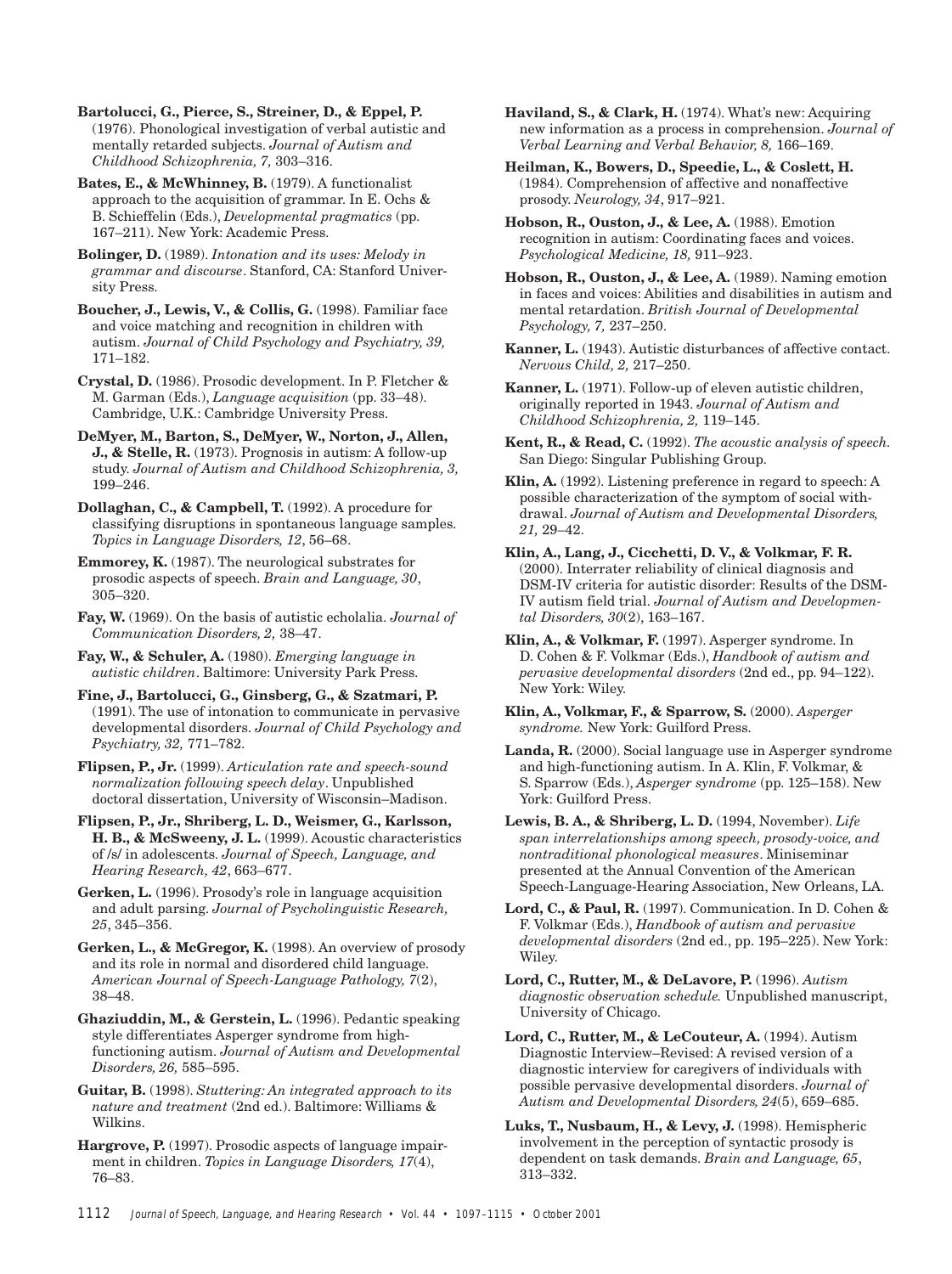**McCaleb, P., & Prizant, B.** (1985). Encoding of new versus old information by autistic children. *Journal of Speech and Hearing Disorders, 50*, 230–240.

**McSweeny, J. L., & Shriberg, L. D.** (1995). *Segmental and suprasegmental transcription reliability* (Tech. Rep. No. 2). Phonology Project, Waisman Center on Mental Retardation and Human Development, University of Wisconsin– Madison.

**McSweeny, J. L., & Shriberg, L. D.** (in press). Clinical research with the Prosody-Voice Screening Profile. *Clinical Linguistics and Phonetics*.

**Merewether, R., & Alpert, M.** (1990). The components and neuroanatomic bases of prosody. *Journal of Communication Disorders, 23,* 325–336

**Mesibov, G.** (1992). Treatment issues with high-functioning adolescents and adults with autism. In E. Schopler & G. Mesibov (Eds.), *High-functioning individuals with autism* (pp. 143–156). New York: Plenum Press.

**Odell, K. H., & Shriberg, L. D.** (2001). Prosody-voice characteristics of children and adults with apraxia of speech. *Clinical Linguistics and Phonetics, 15,* 275–307.

**Ornitz, E., & Ritvo, E.** (1976). Medical assessment. In E. Ritvo (Ed.), *Autism: Diagnosis, current research, and management* (pp. 7–26). New York: Spectrum Publications.

**Paccia, J., & Curcio, F.** (1982). Language processing and forms of immediate echolalia in autistic children. *Journal of Speech and Hearing Research, 25,* 42–47.

**Panagos, J., & Prelock, P.** (1997). Prosodic analysis of child speech. *Topics in Language Disorders, 17*(4), 1–10.

**Paul, R.** (1987). Communication. In D. Cohen & A. Donnellan (Eds.), *Handbook of autism and pervasive developmental disorders* (pp. 61–84). New York: Wiley.

**Paul, R.** (1992). Speech-language interactions in the talk of young children. In R. Chapman (Ed.), *Processes in language acquisition and disorders* (pp. 235–254). St. Louis, MO: Mosby.

**Paul, R., Augustyn, A., Chawarska, K., Klin, A., Volkmar, F., & Cohen, D.** (June, 2000). *Grammatical and pragmatic prosody in high-functioning autism: A pilot study.* Paper presented at the Symposium for Research in Child Language Disorders, Madison, WI.

**Pierce, S., & Bartolucci, G.** (1977). A syntactic investigation of verbal autistic, mentally retarded and normal children. *Journal of Autism and Childhood Schizophrenia, 7,* 121–134.

**Pore, S. G., & Reed, K. L.** (1999). *Quick reference to speechlanguage pathology.* Gaithersburg, MD: Aspen.

**Pronovost, W., Wakstein, M., & Wakstein, D.** (1966). A longitudinal study of speech behavior and language comprehension in fourteen children diagnosed as atypical or autistic. *Exceptional Children, 33,* 19–26.

**Ricks, D.** (1975). Vocal communication in pre-verbal normal and autistic children. In N. O'Connor (Ed.), *Language, cognitive deficits, and retardation* (pp. 245–268). London: Butterworths.

**Rutter, M., & Lockyer, L.** (1967). A five to fifteen year follow-up study of infantile psychosis. I: Description of sample. *British Journal of Psychiatry, 113,* 1169–1182.

**Rutter, M., Maywood, L., & Howlin, P.** (1992). Language delay and social development. In P. Fletcher & D. Hall

(Eds.), *Specific speech and language disorders in children: Correlates, characteristics, and outcomes* (pp. 63–78). London: Whurr.

**Shriberg, L. D.** (1986). *PEPPER: Programs to examine phonetic and phonologic evaluation records*. Hillsdale, NJ: Lawrence Erlbaum.

**Shriberg, L. D.** (1993). Four new speech and prosody-voice measures for genetics research and other studies in developmental phonological disorders. *Journal of Speech and Hearing Research, 36*, 105–140.

**Shriberg, L. D., Allen, C. T., McSweeny, J. L., & Wilson, D. L.** (2000). PEPPER: Programs to examine phonetic and phonologic evaluation records [Computer software]. Madison, WI: Waisman Center, University of Wisconsin.

**Shriberg, L. D., Aram, D. M., & Kwiatkowski, J.** (1997). Developmental apraxia of speech: III. A subtype marked by inappropriate stress. *Journal of Speech, Language, and Hearing Research, 40*, 313–337.

**Shriberg, L. D., Austin, D., Lewis, B. A., McSweeny, J. L., & Wilson, D. L.** (1997a). The Percentage of Consonants Correct (PCC) metric: Extensions and reliability data. *Journal of Speech, Language, and Hearing Research, 40*, 708–722.

**Shriberg, L. D., Austin, D., Lewis, B. A., McSweeny, J. L., & Wilson, D. L.** (1997b). The Speech Disorders Classification System (SDCS): Extensions and lifespan reference data. *Journal of Speech, Language, and Hearing Research, 40*, 723–740.

**Shriberg, L. D., Green, J. R., Karlsson, H. B., & McSweeny, J. L.** (2000). *Acoustics tasks to assess lexical and sentential stress.* Manuscript in preparation.

**Shriberg, L. D., Kwiatkowski, J., & Rasmussen, C.** (1990). *The Prosody-Voice Screening Profile*. Tucson, AZ: Communication Skill Builders.

**Shriberg, L. D., Kwiatkowski, J., Rasmussen, C., Lof, G. L., & Miller, J. F.** (1992). *The Prosody-Voice Screening Profile (PVSP): Psychometric data and reference information for children* (Tech. Rep. No. 1). Phonology Project, Waisman Center on Mental Retardation and Human Development, University of Wisconsin–Madison.

**Shriberg, L. D., & Olson, D.** (1988). *PEPAGREE: A Program to Compute Transcription Reliability*. Waisman Center Research Computing Facility, University of Wisconsin–Madison.

**Shriberg, L. D., & Widder, C. J.** (1990). Speech and prosody characteristics of adults with mental retardation. *Journal of Speech and Hearing Research, 33*, 627–653.

**Siegel, S., & Castellan, N. J., Jr.** (1988). *Nonparametric statistics for the behavioral sciences* (2nd ed.). New York: McGraw-Hill.

**Simmons, J., & Baltaxe, C.** (1975). Language patterns in adolescent autistics. *Journal of Autism and Childhood Schizophrenia, 5,* 333–351.

**Sparrow, S., Balla, D., & Cicchetti, D.** (1984). *Vineland Adaptive Behavior Scales.* Circle Pines, MN: American Guidance Service.

**Tager-Flusberg, H.** (1981). On the nature of linguistic functioning in early infantile autism. *Journal of Autism and Developmental Disorders, 11,* 45–56.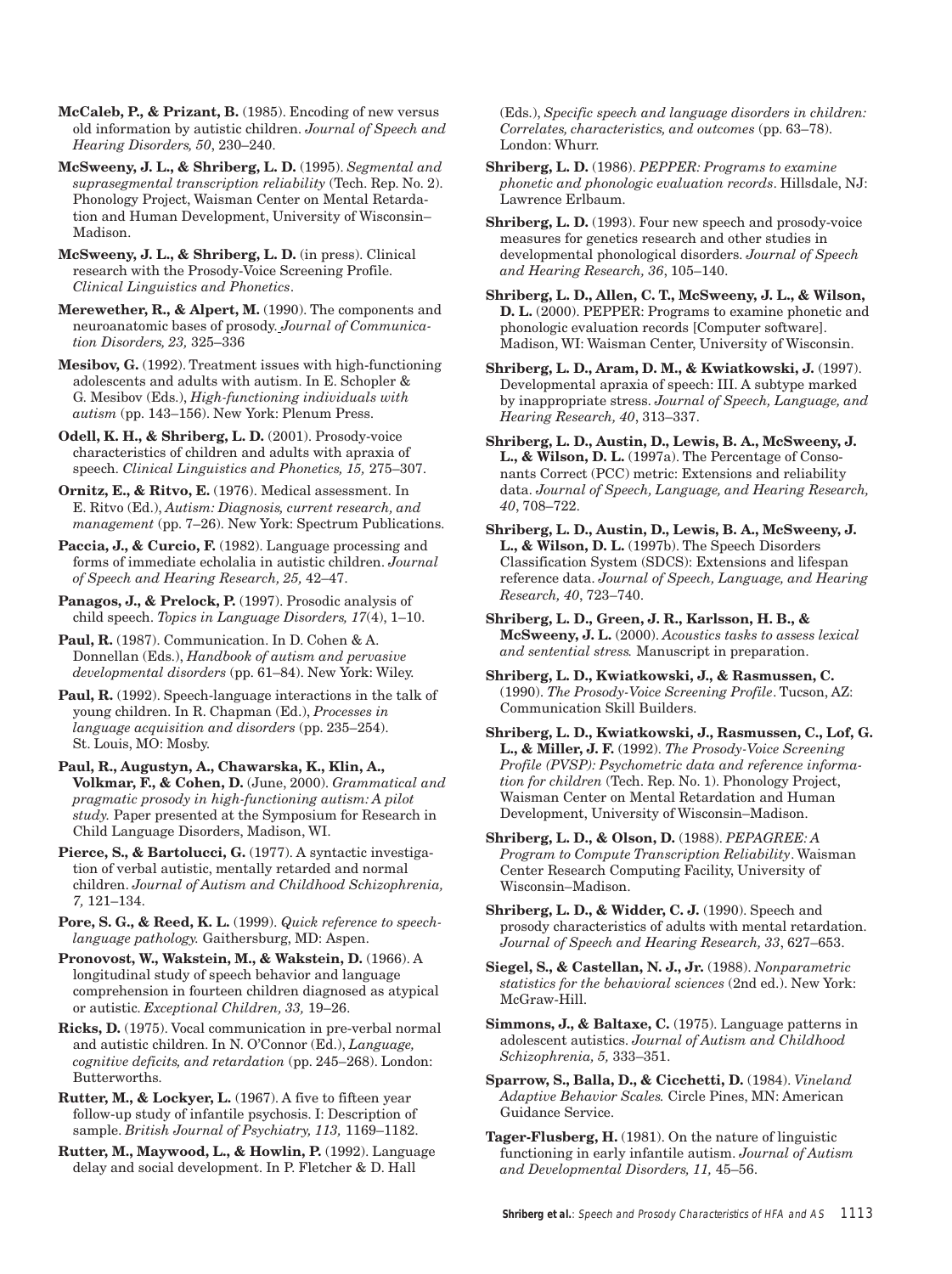**Tager-Flusberg, H.** (1995). Dissociation in form and function in the acquisition of language by autistic children. In H. Tager-Flusberg (Ed.), *Constraints on language acquisition: Studies of atypical children* (pp. 175–194). Hillsdale, NJ: Erlbaum.

**Thurber, C., & Tager-Flusberg, H.** (1993). Pauses in the narrative produced by autistic, mentally retarded, and normal children as an index of cognitive demand. *Journal of Autism and Developmental Disorders, 23,* 309–322.

**VanBourgondien, M., & Woods, A.** (1992). Vocational possibilities for high-functioning adults with autism. In E. Schopler & G. Mesibov (Eds.), *High-functioning individuals with autism* (pp. 227–242). New York: Plenum Press.

**Van Lancker, D., Canter, G., & Terbeek, D.** (1981). Disambiguation of ditropic sentences: Acoustic and phonetic cues. *Journal of Speech and Hearing Research, 24*, 330–335.

**Van Lancker, D., Cornelius, C., & Krieman, J.** (1989). Recognition of emotional-prosodic meanings in speech by autistic, schizophrenic, and normal children. *Developmental Neuropsychology, 5,* 207–222.

**Volkmar, F. R., Klin, A., Siegel, B., Szatmari, P., Lord, C., Campbell, M., Freeman, B. J., Cicchetti, D. V., Rutter, M., Kline, W., Buitelaar, J., Hattab, Y., Fombonne, E., Fuentes, J., Werry, J., Stone, W., Kerbeshian, J., Hoshino, Y., Bregman, J., Loveland, K., Szymanski, L., & Towbin, K.** (1994). DSM-IV Autism/Pervasive Developmental Disorder Field Trial. *American Journal of Psychiatry, 151*, 1361–1367.

**Warren, P.** (1996). Parsing and prosody: An introduction. In P. Warren (Ed.), *Prosody and parsing* (pp. 1–16). East Sussex, UK: Psychology Press.

**Wechsler, D.** (1992). *Wechsler Intelligence Scale for Children* (3rd ed.). San Antonio, TX: Psychological Corp.

**Wechsler, D.** (1997). *Wechsler Adult Intelligence Scale* (3rd ed.). San Antonio, TX: Psychological Corp.

**Wedmore, S.** (1997). Early childhood stuttering: SEA workshop participants share ideas. *Advance for Speech-Language Pathologists and Audiologists, 7*(4), 35.

**Wiig, E., & Secord, W.** (1989). *Test of Language Competence.* San Antonio, TX: Psychological Corp.

**Winner, E.** (1988). *The point of words: Children's understanding of metaphor and irony*. Cambridge, MA: Harvard University Press.

Received December 14, 2000

Accepted April 24, 2001

DOI: 10.1044/1092-4388(2001/087)

Contact author: Lawrence D. Shriberg, PhD, The Phonology Project, Waisman Center on Mental Retardation and Human Development, University of Wisconsin–Madison, 1500 Highland Avenue, Madison, WI 53705. E-mail: shriberg@waisman.wisc.edu